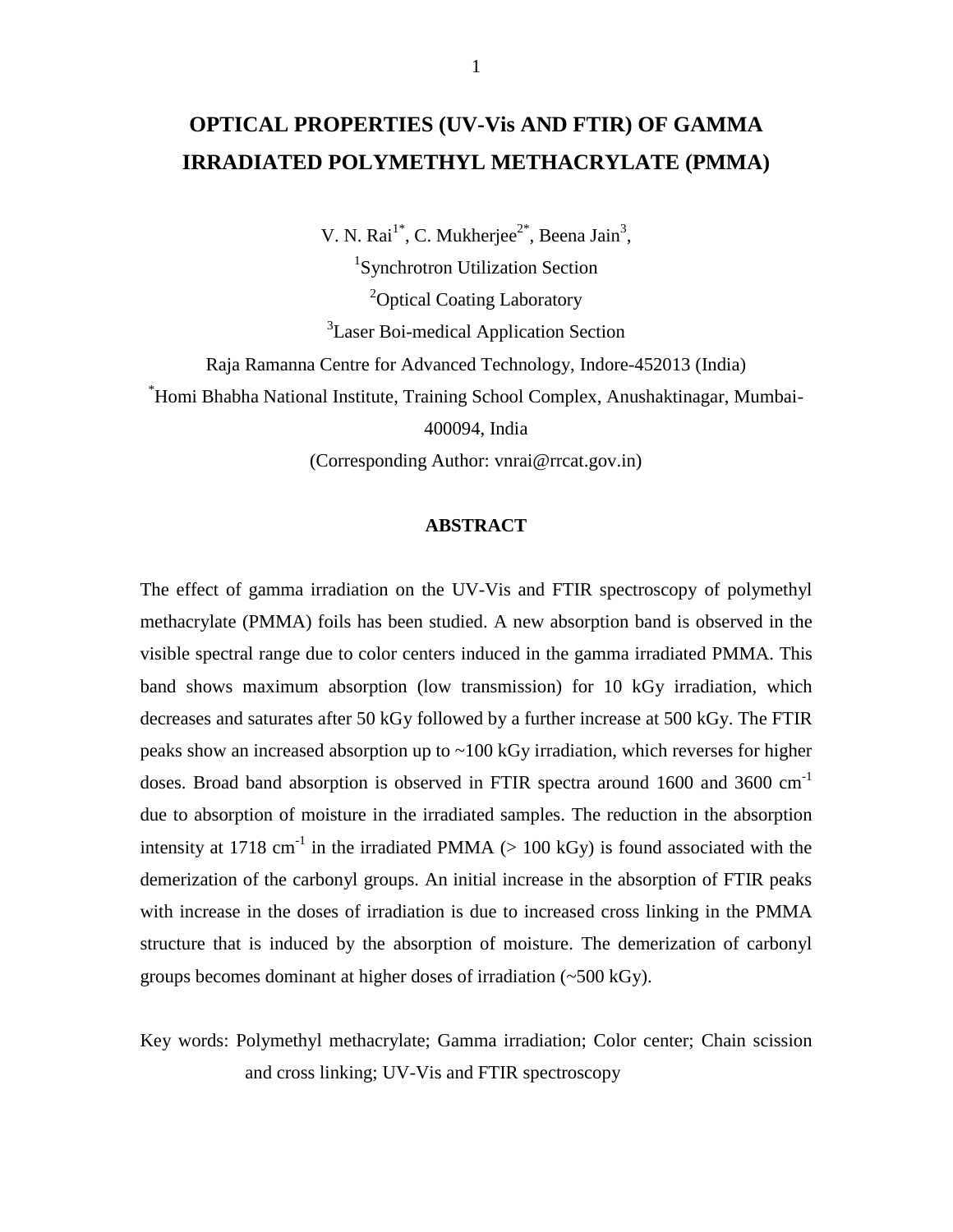### **1. Introduction**

Polymers are an important class of materials having different applications in various fields of science and technology, particularly in optics, electronics, biotechnology, photonics and space research (Ismayil et al., 2010; Hossain et al., 2014; Ennis and Kaiser 2010; Fowzy et al., 2011; Megusar 1997; Ahmed et al., 2012; Lee et al., 1999; Shrinet et al., 1984). The study of changes in the properties of polymer material under the effect of ionizing radiation (electron and ion beam, x-ray and gamma radiation) has great importance due to its use in hard radiation environments such as particle accelerator, nuclear power plants, spacecrafts etc. (Kudo et al., 2009; Rai 1989; Subramanyam and Subramanyam 1987; Lin et al., 2003; Sung and Cho 2005; Lu et al., 2000; Tiwari et al., 2014; Singh et al., 2010). Normally, the high energy radiation loses its energy by inelastic interaction with the material, which produces cascade of secondary electrons within the solid microstructure of the polymers. These secondary electrons can initiate breaking of chemical bonds and generation of excited and ionized species or radicals through inelastic scattering by the surrounding molecules in the polymers. It has been found that various types of chemical changes take place in the polymers during the irradiation such as evolution of gases  $(H_2, CO, CO_2)$ , formation of vacancy clusters, generation of color centers, main chain scission(C-C bond scission), creation of new double bonds, radicalradical combination (cross linking) etc (Ismayil et al., 2010; Hossain et al., 2014; Ennis and Kaiser 2010). Normally, the cross linking process produces new chemical bonds between two adjacent polymer molecules, which results in an increase in the molecular weight. On the other hand chain scission in the polymer molecules decreases its molecular weight. Both of these reactions produce a change in the physical properties of the polymers mainly in its optical and structural properties.

Various types of studies have been performed on different polymers after irradiating it with high energy ionizing radiations. Particularly, the effect of gamma irradiation on the PMMA (Fig. 1) has been studied extensively by many groups of researcher. The intrinsic viscosity measurements have been performed (Wall and Brown 1957) to determine the number of scissions of PMMA induced by gamma ray irradiation. PMMA have been [18] investigated to better understand the dependence of color change on the radiation dose (Knappe and Yamamoto 1970). The presence of volatile products in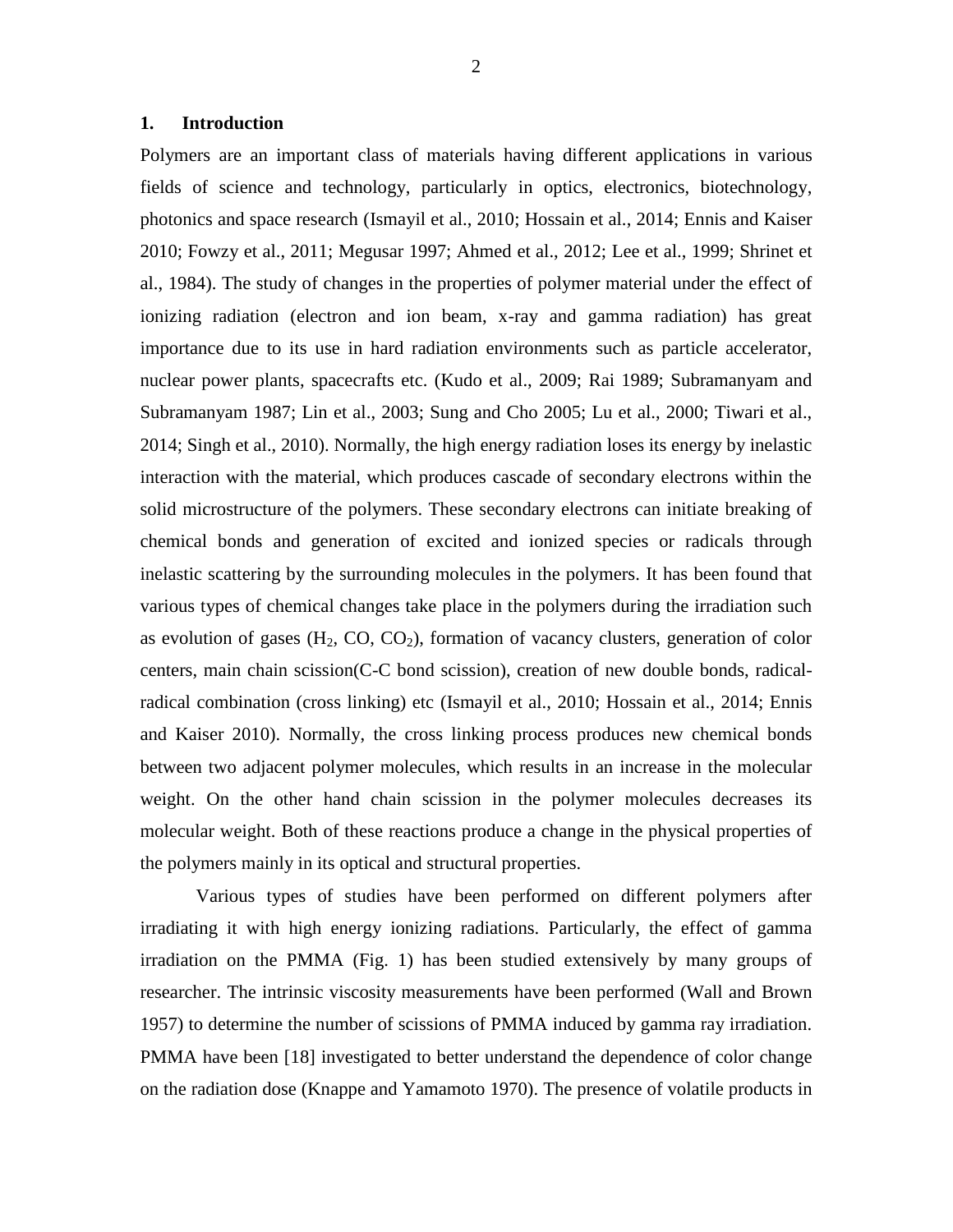the gamma ray irradiated PMMA have also been reported earlier (Todd 1960; David et al., 1970). Ohnishi and Nitta (1959) have studied the generation of free radicals in the irradiated PMMA, where as Lin and Lee (1992) have observed the influence of methanol on the optical properties of irradiated PMMA. Lee et al. (1999) have studied LET (Linear Energy Transfer) effect on the cross linking and scission mechanism in PMMA during the irradiation. The changes in the optical properties are found to be related with the variation in its transmission due to the change either in the band gap or due to generation of color centers in the polymers (Fowzy et al., 2011; Ahmed et al., 2012; Kudo et al., 2009; Lu et al., 2000). Lu et al. (2000) reported the generation of color centers in PMMA after gamma irradiation, where the concentration of color centers was found decreasing with an increase in the annealing time at elevated temperature. The generation of color centers in the PMMA has been reported even using ultra short laser pulses (Samad et al., 2010). They found that the quivering motion of the free electrons in the electric field of the laser pulse displaces the atoms from their equilibrium positions creating free radicals and double bonds that coalesce into color centers. The effects of gamma irradiation on the acrylic acid/methyl methacrylate have been studied under the low dose of irradiation, which provided important information about its optical and electrical properties along with its thermal stability (Fowzy et al., 2011). The demerization of carbonyl groups, generation of new energy traps in the form of conjugated bonds, an increase in the water absorptivity and cross linking in Kapton-H have been reported after the heavy ion irradiation (Quamara et al., 2004; Garg and Quamara, 2006, 2007). No such study is found about the PMMA particularly in the case of gamma irradiation (low doses). This indicates that a careful and systematic investigation of optical properties of PMMA after gamma irradiation is needed in order to find the possibility of above processes taking place during the irradiation particularly the absorption of moisture and the condition for demerization of carbonyl groups in PMMA.

This paper presents the optical absorption and FTIR (Fourier Transform Infrared) spectroscopy of PMMA in the form of thin foils before and after gamma irradiation in order to study the mechanism of its degradation. Results have also been compared with the electron and ion beam irradiated PMMA films.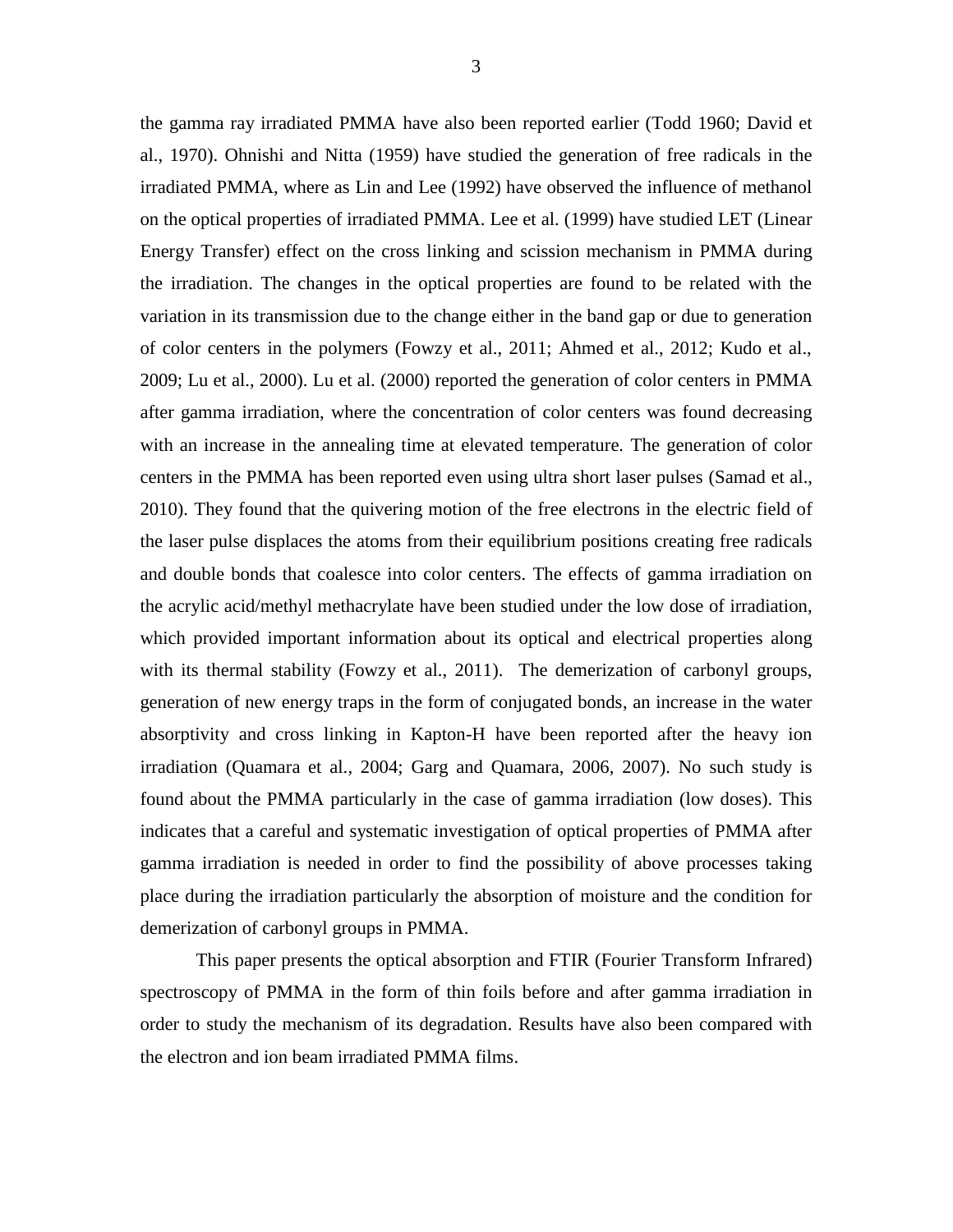# **2. Experimental**

The Clarex PMMA (CLAREX from M/S Nitto Jushi Kogyo Co. Ltd. Tokyo, Japan) has been used for this study, because not much information is available about its behavior under the gamma irradiation. The flat foils of thickness 200 and 500  $\mu$ m were used for this experiment after cutting it into small pieces of size 20 x 10 mm in order to irradiate them with different doses of gamma irradiation. Few samples of PMMA were irradiated at room temperature using  ${}^{60}Co$  (2490 Ci, Gamma chamber 900) source of gamma radiation having dose rate of 2 kGy/h. Optical absorption spectra of pristine and irradiated samples were recorded in transmission mode with a step size of 2 nm in the wavelength range of 200 - 1100 nm using a spectrometer (Cary 50 spectrometer, from Varian) at room temperature. FTIR spectra were recorded at a resolution of  $4 \text{ cm}^{-1}$  in the range from 600 to 4000  $cm^{-1}$  using FTIR spectrometer (FTLA 2000MB 104, from ABB Bomem). FTIR spectra were recorded in reflection mode in order to avoid the saturation in the absorption peaks. It was decided after recording transmission mode FTIR spectra of PMMA foil, which provided saturated peaks. FTIR signal was averaged at 40 scan per sample in order to achieve a good signal to noise ratio. It is important to mention here that we have used the terminology as an increase or decrease in the absorption corresponding to decrease or increase in the transmission/ reflection intensity in the optical/FTIR spectra in most of the places in the text.

The difference spectra of FTIR of PMMA recorded in reflection mode before and after gamma irradiation were obtained in order to find structural changes in the PMMA as a result of irradiation. The values of differential absorption or additional absorption (AA) spectra due to the irradiation are calculated based on the FTIR reflection spectra using the formula (Rai et al., 2010) as

k = 2 1 ln 1 *R R d* -------------------------------------- (1)

where d is the sample thickness and  $R_1$  and  $R_2$  are the values of reflected intensity at particular wavelength obtained from the spectra of PMMA recorded before and after gamma irradiation respectively. In fact  $\Delta k$  is just a difference between linear absorption coefficient after and before irradiation, where bulk contribution cancels out and the resulting spectrum remains mainly due to the induced effects.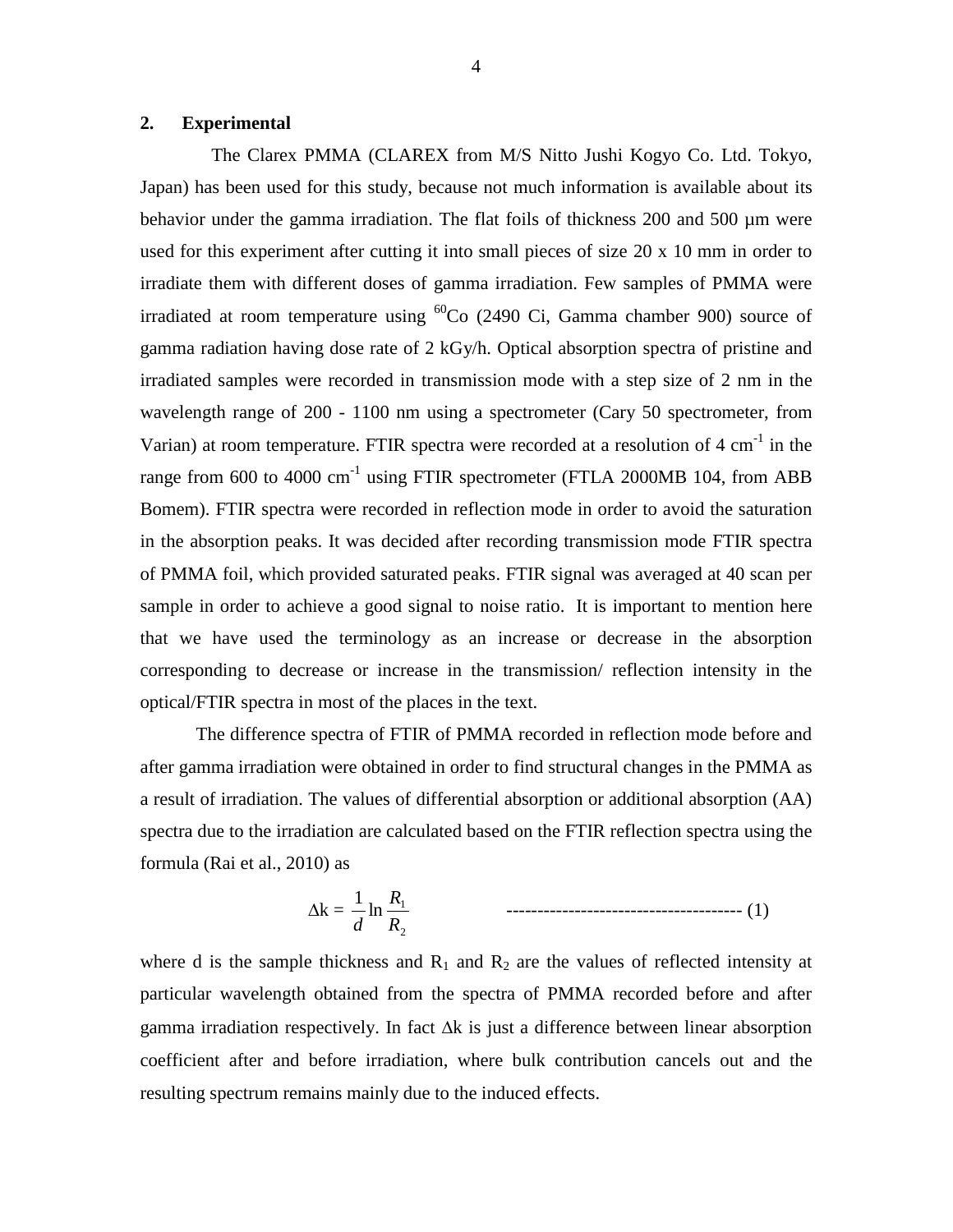#### **3. Results and Discussion**

#### *3.1 UV-Visible Spectroscopy of Pristine PMMA*

The optical transmission spectra of pristine thin  $(200 \mu m)$  and thick (500  $\mu m$ ) foils of PMMA are shown in Fig. 2. Both types of samples show high transmission above ~400 nm wavelength, which is expected as PMMA finds wide applications as an optically transparent window material. Both the samples show strong absorption edge (decrease in transmission) below 400 nm. This strong absorption edge is produced due to the electronic excitation within the carbonyl chromophores  $(C=O)$  present in the PMMA structure (Fig. 1). The most intense absorption band observed in the spectra from 200-250 nm is found to be due to  $\pi \rightarrow \pi^*$  transition in the C=O system. These features are common in the case of both types of samples. The thin PMMA foil shows another absorption band peaking at 300 and 340 nm. However, these peaks merge together and provide an enhanced saturated absorption peak from 286 to 362 nm in the case of thick PMMA foil, which may be due to an increased number density of PMMA molecules in the increased absorption path length. These peaks are attributed to the forbidden  $n \rightarrow \pi^*$  transition that are less intense in comparison to  $\pi \to \pi^*$  transition in the case of thin foil sample. However, in the case of thick foil, both the bands show broadening along with saturation in the absorption. The absorption band edge also shifts towards higher wavelength side in the case of thick foil, which seems to be due to the broadening of the peaks. These observations are in agreement with the earlier observations (Ennis and Kaiser 2010).

#### *3.2 Effect of Gamma Irradiation on UV-Visible spectroscopy of PMMA*

Figure 3 shows the transmission spectra of thin foil of PMMA before and after irradiation by the gamma rays at the doses of 10, 50, 100 and 500 kGy. This shows that irradiated PMMA spectra have similar spectral behavior as pristine PMMA except an increased absorption and broadening in the absorption band from 200-250 nm as well as in the double peaks at 300 and 340 nm. Here very small variation was noted in the intensity of these absorption peaks after increasing the doses of irradiation from 10 to 500 kGy. A new absorption band is also observed from 384 to 523 nm in the visible spectral range of the spectrum for all the doses of irradiation. The amplitudes of new absorption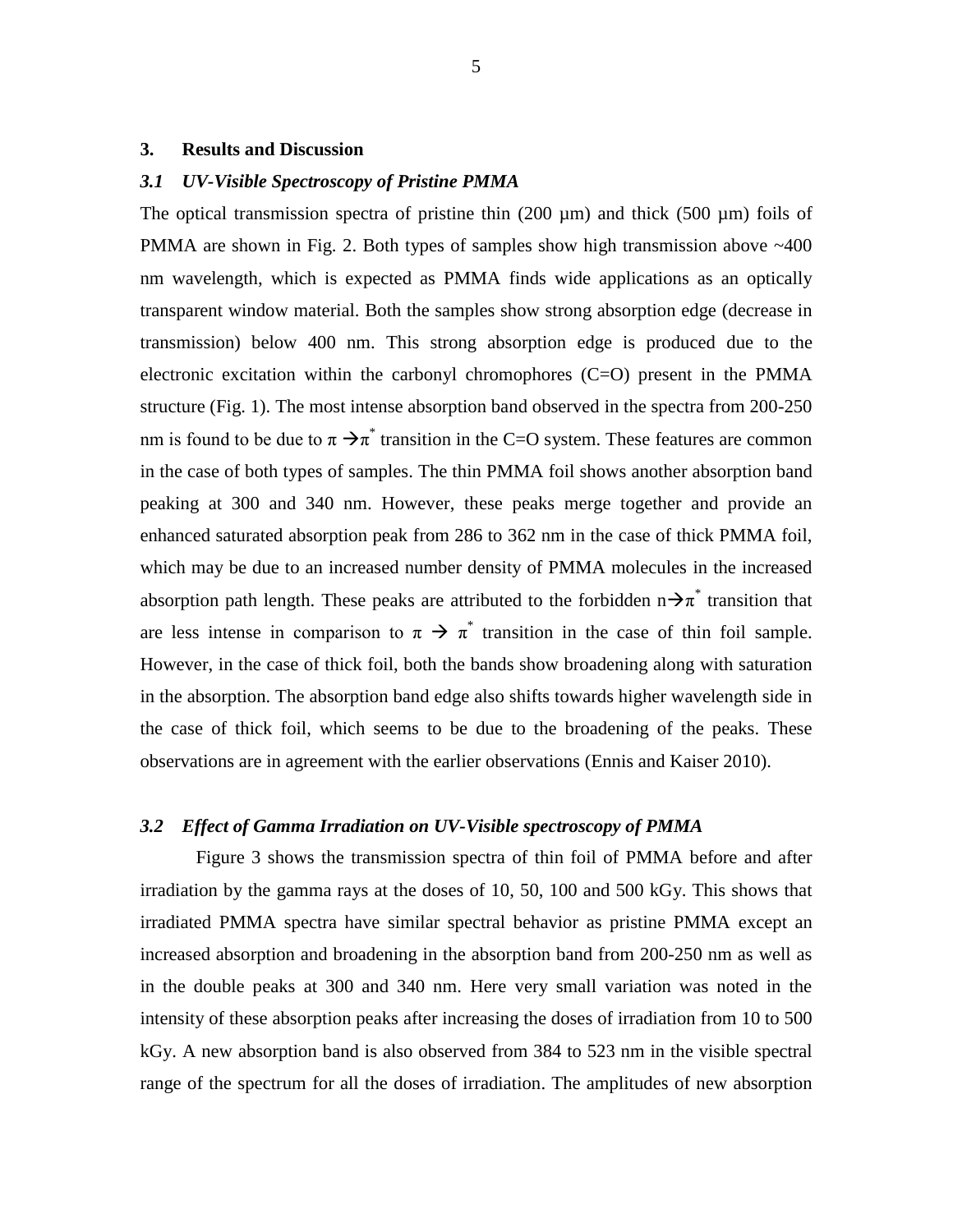bands are found nearly equal for 10 and 500 kGy irradiation, whereas it is comparatively less for 50 and 100 kGy. This indicates that the gamma irradiation induces some chemical and structural changes in the PMMA foils, which increases its optical absorption in the wavelength range from 200 to 375 nm as well as from 384 to 523 nm region. Similar changes in the spectral region of 200-375 nm have been reported by many groups in the cases of electron and the ion beam irradiation of the PMMA. Such changes in this spectral range has been attributed due to the irradiation induced formation of conjugated dienes  $(-C=C<sub>-</sub>)<sub>n</sub>$  group through unsaturation of the PMMA chain (Ismayil et al., 2010; Hossain et al., 2014; Ennis and Kaiser 2010). An increase in the density of dienes group in the sample can result in an increase in the absorption over the broad spectral range from 200-375 nm. However, the observation of new band from 384 to 523 nm is due to the presence of color centers in PMMA foil as a result of generation of some types of radicals, vacancies and/or due to trapping of electrons and holes during gamma irradiation. Similar absorption bands due to color center have been reported in the PMMA after gamma and high energy laser irradiation (Lu et al., 2000; Samad et al., 2010). Present results indicate that the 200 µm thin PMMA foil has very less variation in the absorption intensity of the color center peak for different doses of gamma irradiation ranging from 10 to 500 kGy indicating the occurrence of saturation like condition after 10 kGy irradiation. However, such absorption bands due to color centers in PMMA are not observed in most of the cases of electron and ion irradiated PMMA (Ismayil et al., 2010; Hossain et al., 2014; Ennis and Kaiser 2010).

In order to verify the occurrence of saturation in the absorption bands due to the color centers, the same experiment was repeated with  $\sim$ 500 µm thick PMMA foils and the results are shown in Fig. 4. It shows that the absorption due to color center band increases after 10 kGy irradiation followed by a small decrease in the absorption for the doses of 50 and 100 kGy, which further starts increasing with an increase in the doses of irradiation to 500 kGy. In this case (500 µm foil) the changes in the amplitudes of absorption peaks are found more in comparison to the 200 µm thin foil. The variation in the transmission (absorption) intensity of the color center peak (450 nm) with the doses of irradiation in the case of thin and thick PMMA foils are shown in Fig.-5 for a comparison. This clearly shows that the absorption first increases at 10 kGy and then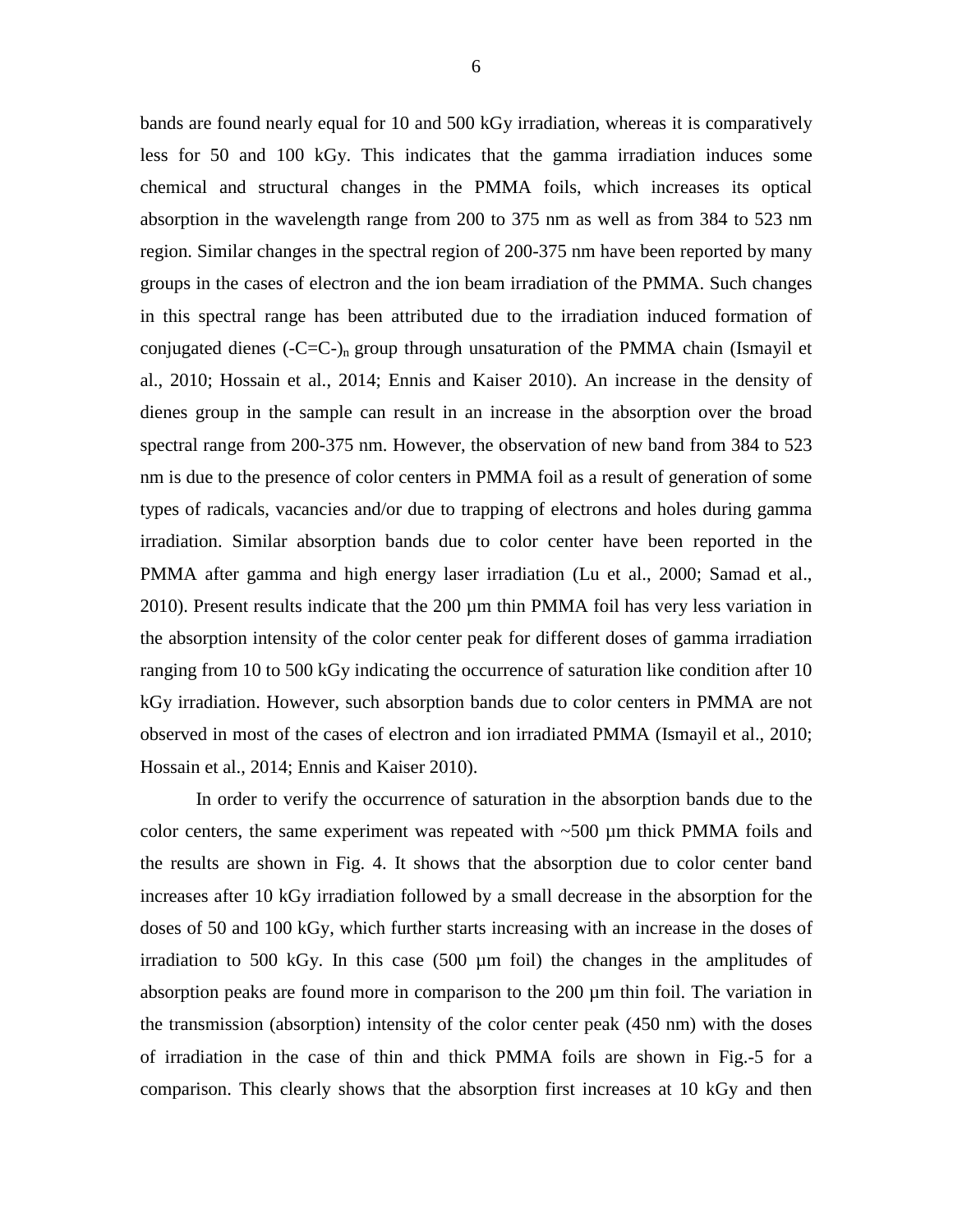slightly decreases and saturates for higher doses, which further starts increasing at  $\sim$ 500 kGy in the case of both the foils. However, thick foils show comparatively more absorption for all the doses of irradiation. At the same time an increased dose of irradiation  $(50 - 500 \text{ kGy})$  shows slight increase in the absorption (close to saturation) and the broadening in the lower wavelength bands (200-375 nm). Mostly these observations are similar to those observed in the case of thin PMMA foil (Fig. 3). These observations indicate that all the doses (50-500 kGy) are creating chemical and structural changes in PMMA foils that induces a saturation type of behavior in the absorption peaks (Characteristic absorption and color center bands). In both types of films, the absorption of color center band increases at 10 and 500 kGy irradiation that seems to be due to generation of radicals as a result of chain scission in the PMMA foils. However, a decrease and saturation in the absorption seems to be due to decrease in the number of radicals, which may be the result of cross linking in both the foils between  $\sim 50$  and  $\sim 100$ kGy irradiation. Similar increase and decrease in the absorption has been reported earlier in the absorption spectra of PMMA after ~70 MeV carbon ion irradiation (Singh et al., 2010). A regular variation (only increase in the absorption) has also been reported earlier for the color center peaks in the case of gamma irradiated PMMA (Lu et al., 2000). It seems that the cross linking between 50 to 500 kGy is taking place due to some kind of induced chemical changes in the structure of the pristine PMMA (Clarex) foils after gamma irradiation. An increase in the absorption of the lower wavelength bands (200- 375 nm) is found correlated with an increase in the absorption of the color center band (382-600 nm) after the gamma irradiation, which seems to be due to same type of chemical changes. The increased amplitudes of the absorption bands (color center) in the case of thick foils is due to the availability of more number of molecules in thick PMMA foil for gamma induced chemical reactions.

Normally, all the ionizing radiations affects the band gap of the PMMA due to the creation of defects and/or carbon enriched clusters as a result of partial evolution of the hydrogen molecules at higher doses of irradiation  $(\geq 100 \text{ kGy})$  (Ismayil et al., 2010 and Fowzy et al., 2011). The presence of defects in the PMMA as a result of bond breaking might lead to the formation of lower energy state within the band gap. However, Fig. 3 and 4 do not show any significant change in its absorption edge centered at  $\sim$  380 nm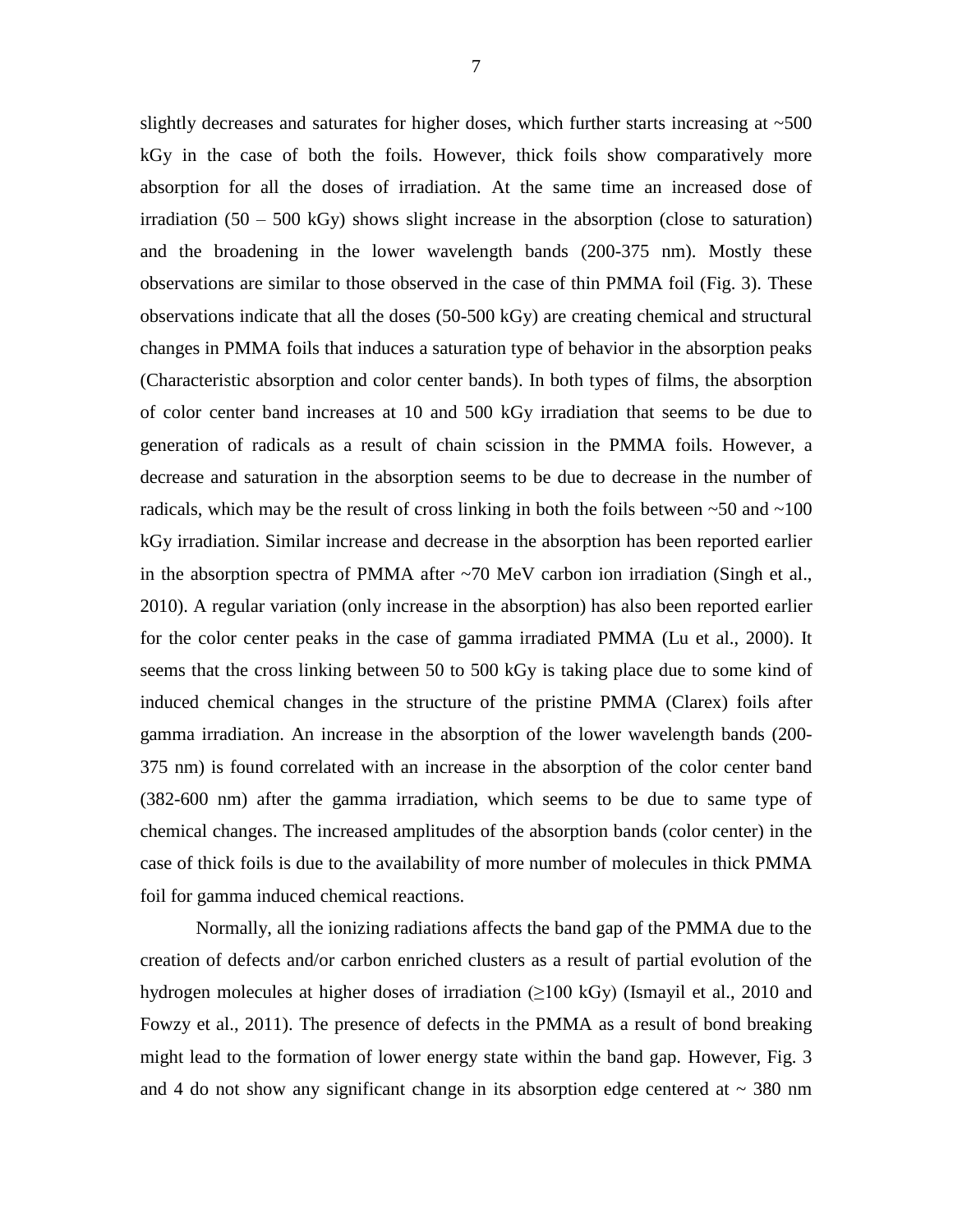indicating a little effect on the band gap as well as on the activation energy in the present case for 10-500 kGy irradiations. Similar results have been reported earlier (Fowzy et al., 2011) in the case of gamma irradiated Acrylic acid/Methyl methacrylate copolymer films. They found that the irradiation process has no significant effect on both the band gap and the band tail width values even after the gamma irradiation up to  $\sim$ 100 kGy. It starts changing slowly after further increasing the doses of irradiation ( $\geq 100 \text{ k Gy}$ ). The thermal stability of such polymers also increases with an increase in the doses of gamma irradiation up to  $\sim$  100 kGy and then it decreases for a further increase in the doses of irradiation beyond 100 kGy. It is reported that such observations are possible only due to an increased cross linking in the polymer foils up to ~100 kGy irradiation (Omastova et al., 1997; Fowzy et al., 2011; Lopergolo et al., 2000). The absence of any change in the band gap seems to be due to dominance of cross linking up to 100 kGy, where as further increase in the doses of gamma irradiation beyond 100 kGy is inducing a change in the band gap in the PMMA due to increased chain scission. However, they have not mentioned any reason for this cross linking. Normally, the cross linking and the chain scission occur simultaneously during the irradiation of the polymers whereas the relative magnitude of the cross linking (gelling) to the chain scission (degradation) depend mainly on the structure of the polymer (Banford et al., 1996; Lee et al., 1999; Andrej et al., 2005). In the present experiment also, the absorption intensity of the color center band first increases  $(\sim 10 \text{ kGy})$  and then decreases and saturates for 50 and 100 kGy (Fig. 4) indicating about the probable dominance of cross linking in this range. It seems that at low irradiation  $(\sim 10 \text{ kGy})$  the initial chain scission in the PMMA is creating various types of free radicals, which acts as color centers. The low number density of free radical may not be sufficient for the onset of cross linking resulting a decrease and saturation in the absorption for  $\sim$  50 to  $\sim$  100 kGy irradiations. It seems that there must be some other factor that induces the cross linking at such a low dose of irradiation. However, further increase in the doses of irradiation  $(-500 \text{ kGy})$  increases the absorption significantly in the thick PMMA foils due to further increase in the chain scission creating more number of free radicals, where as thin foils show nearly a saturation condition. The saturation is occurring due to an equilibrium between the chain scission and the cross linking in the range of 50-100 kGy for both the foils. Here, the availability of large number of PMMA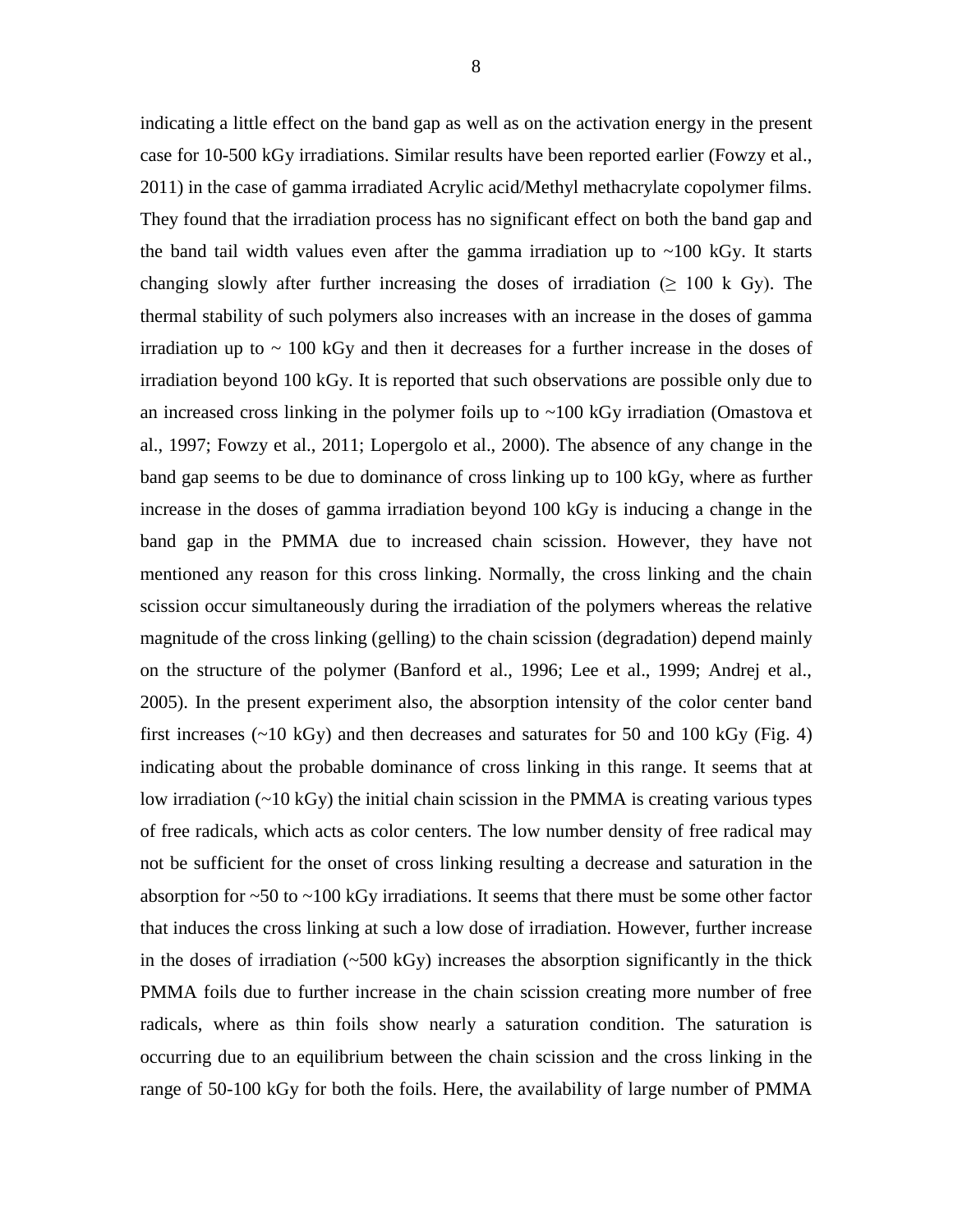molecules for the chain scission and the radicals for the cross linking are increasing the amplitude of the absorption in the case of thick PMMA in comparison to the thin foil. However, it is important to find out the corresponding changes in the structural properties (IR spectra) of the PMMA in order to find the reason for the onset of cross linking at low doses of irradiation as discussed above in the case of color center band.

# *3.3 IR Spectroscopy of Pristine PMMA*

FTIR measurement of the PMMA foils before and after gamma irradiation were carried out in the reflection mode in order to find out the nature of modifications in its chemical bonding and structure. The FTIR spectra of the pristine and the gamma irradiated PMMA foils of thickness 200 and 500 µm are shown in Figs. 6 to 9. Table -1 shows the assignment of the absorption peaks observed in the spectra, which are compared with the absorption peaks assigned and reported in the literatures (Ismayil et al., 2010; Ennis and Kaiser 2010; Tiwari et al., 2014). The spectra of the gamma irradiated PMMA foils are found nearly similar to that of the pristine PMMA foils except changes in the amplitude and the locations of absorption peaks. The spectra show an intense C-H symmetric and asymmetric stretching peaks located between 2844 and 3022  $cm<sup>-1</sup>$ . The absorption peaks attributed to the C-H stretching vibrations occur from the methyl carbonyl and the chain methyl pendent groups as well as due to the main chain methylene  $(CH<sub>2</sub>)$  groups. The C-H vibration modes of the pendent groups are influenced by the neighboring chains resulting in a broad peak, which is expected (Ennis and Kaiser 2010). An intense absorption band observed at 1718  $\text{cm}^{-1}$  is found due to carbonyl (C=O) stretching vibrations, which is found in agreement with the earlier reported results (Ismail et al., 2010; Ennis and Kaiser 2010; Tiwari et al., 2014). Many intense absorption bands are observed below  $1500 \text{ cm}^{-1}$ . Particularly, this region contains strong absorption features due to various (C-H) deformation modes of methyl subunit between ~1500 and 1350 cm<sup>-1</sup>. The (C-C-O) stretching vibrations of the methyl carbonyl group are observed between 1260 and 1150  $\text{cm}^{-1}$ , whereas (C-O-C) vibrations are found between 1190 to 1150  $\text{cm}^{-1}$ . The absorption features below 1000  $\text{cm}^{-1}$  has been assigned due to C-H rocking modes and C-C skeletal mode (Ennis and Kaiser 2010).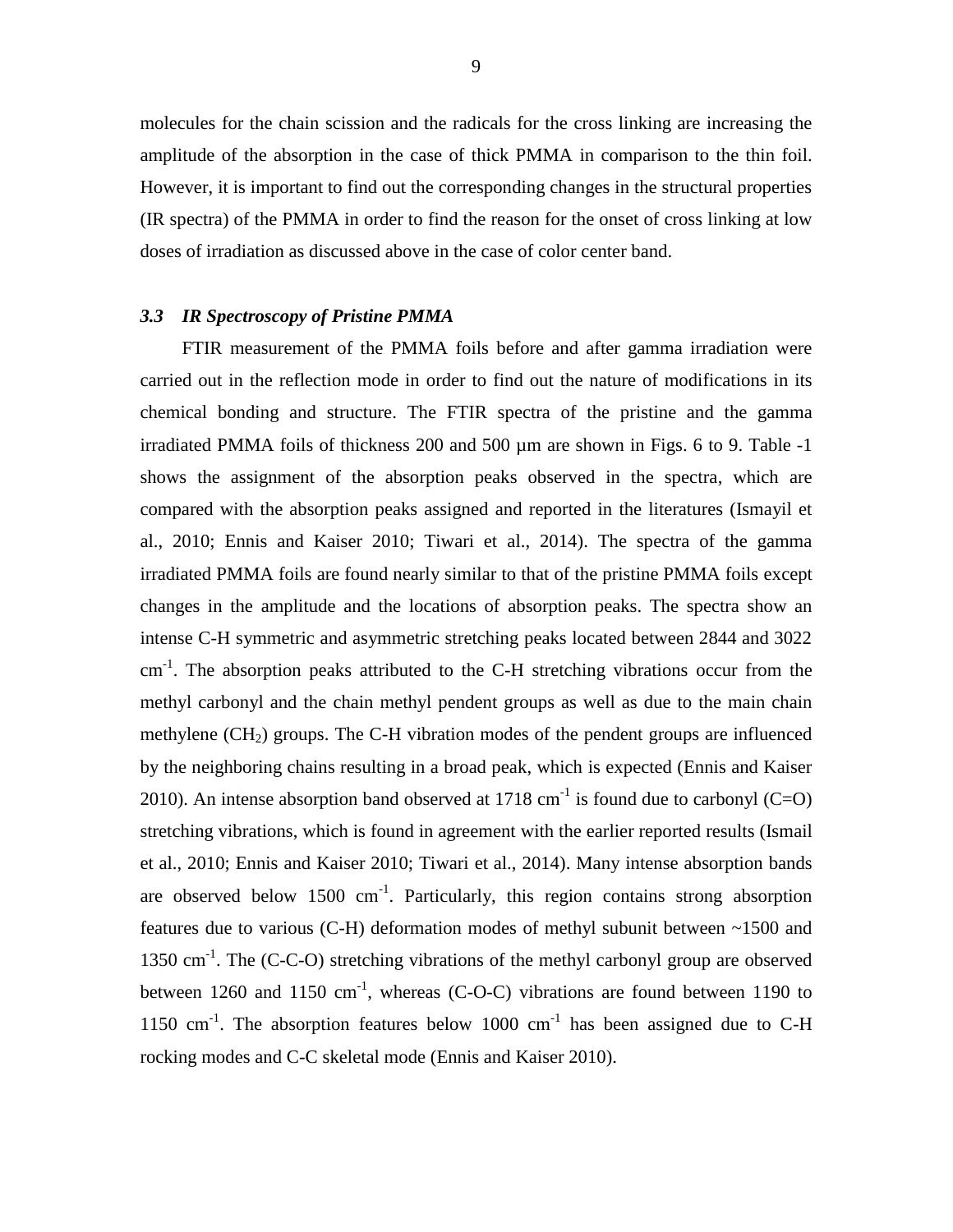# *3.4 Effect of Gamma Irradiation on IR spectroscopy of PMMA*

It is observed that the absorption intensity of most of the peaks in the spectra increases after the gamma irradiation up to  $\sim$ 100 kGy followed by a decrease in its intensity at higher doses (~500 kGy) for both types of foils. Some of the peaks show a small shift in its location along with change in its amplitude, particularly the peak at 1718  $\text{cm}^{-1}$  due to carbonyl group shifts to 1724  $\text{cm}^{-1}$ . The main peaks in the spectra below 1300  $\text{cm}^{-1}$  also show an increase in the absorption up to ~100 kGy irradiation. The absorption decreases and reaches close to or even less than the absorption of pristine PMMA for the irradiation of  $\sim$ 500 kGy (Figs. 6 to 9). The maximum increase in the absorption is noted for the peaks in the spectra around 1600 cm<sup>-1</sup> in the case of gamma irradiation for  $\sim$ 10 kGy (Fig. 6 & 8). However, such increase is noted in the case of all the spectra recorded after irradiation. In fact these peaks are due to the presence of H-O-H bending peaks observed around  $1600 \text{ cm}^{-1}$ . This observation is found associated with the presence of sharp free OH stretching peaks around  $3600 \text{ cm}^{-1}$  (Fig. 7 and 9) along with a broad peak from 3000 to 3500  $\text{cm}^{-1}$  (Garg and Quamara, 2007). This broad band peak 3000-3500  $\text{cm}^{-}$  $\frac{1}{1}$  is not clear in the main spectra, but it can be clearly seen in the difference spectra presented in the following text. The absence of such peaks in the pristine PMMA indicates that gamma irradiation induces absorption of moisture in the PMMA samples. The presence of absorbed water in irradiated polymers has been discussed earlier (Zhiyong et al., 2002) particularly in Kapton -H after heavy ion irradiation (Garg and Quamara, 2007). The amplitudes of peaks due to moisture are found maximum in the case of 10 kGy irradiation for both 200 (Fig. 6  $\&$  7) and 500 µm (Fig. 8  $\&$  9) thick PMMA foils. Both types of foils show many fold increase in the amplitude of the absorption peak in the bands between  $1300-1570$  cm<sup>-1</sup> after gamma irradiation, which seems to be due to interaction between H-O-H bending mode and C-H deformation modes of the methyl subunits (Ennis and Kaiser 2010). An increase in the absorption intensity for the peak at  $1636 \text{ cm}^{-1}$  has also been noted, which is maximum for the gamma irradiation of  $\sim$ 10 kGy. This peak can be either due to C=C stretching vibration as a result of an increase in unsaturation or due to interaction of H-O-H vibration with some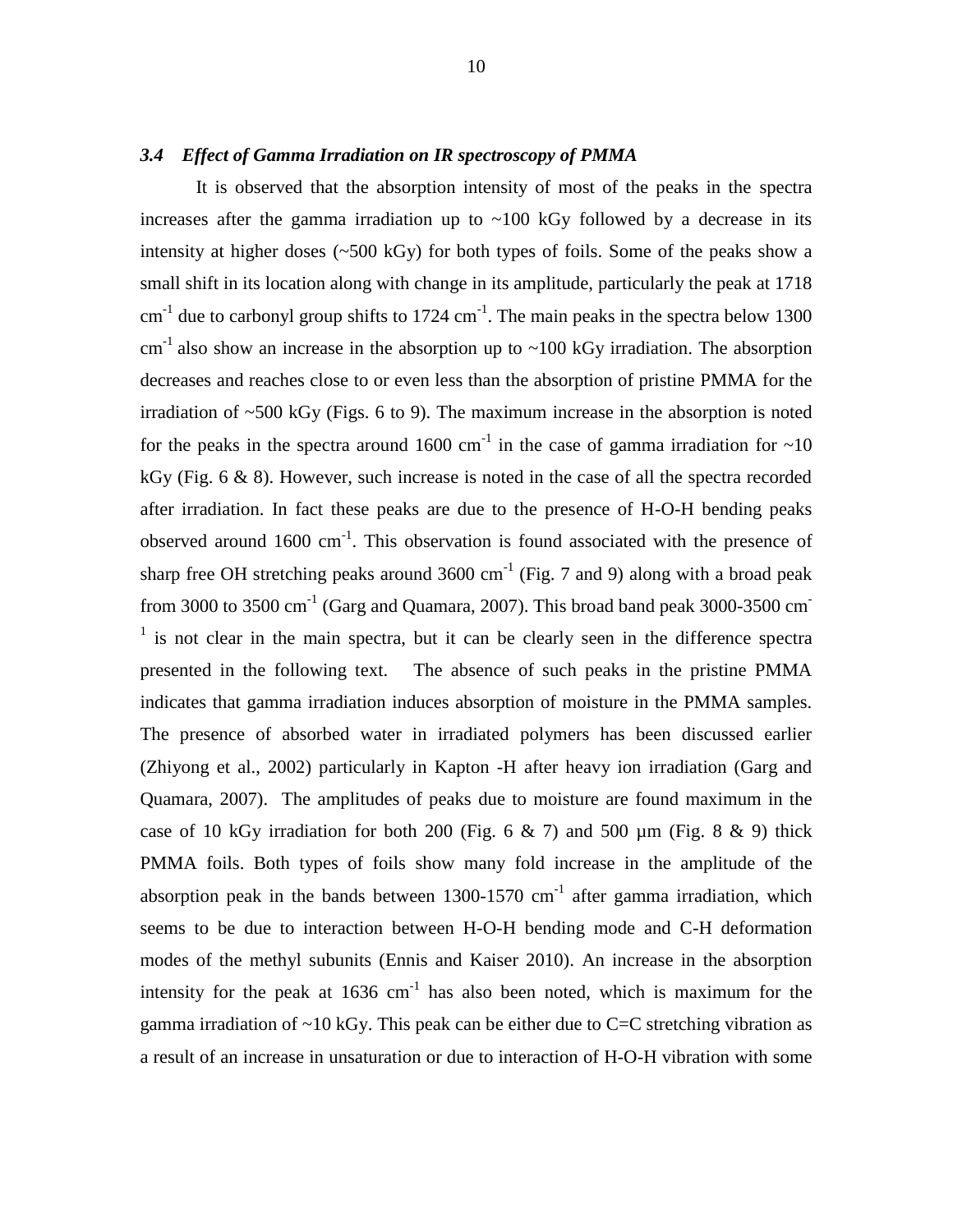other nearby vibration, because this peak  $(1636 \text{ cm}^{-1})$  shows very small/ no absorption in the case of pristine PMMA.

Demerization of carbonyl groups  $(C=O)$  in polymers is an important effect of irradiation of high energy particles particularly ions (Davenas 1989; Garg and Quamara 2007). Normally, a decrease in the absorption intensity of this band in irradiated samples shows the decrease in the number of carbonyl groups as a result of bond breaking. It should show a proportional decrease with an increase in the doses of irradiation. In the present experiment absorption peak corresponding to C=O vibration in the pristine PMMA sample occurs at 1718 cm<sup>-1</sup>, where absorption increases after  $\sim 10$  kGy irradiation and then it starts decreasing accompanied by a small shift to  $1724 \text{ cm}^{-1}$  for higher doses of irradiation. Figure 10 shows a comparison of variation in the transmission intensities of some of the important peaks at 986, 1144, 1636 and 1718  $cm^{-1}$  with doses of irradiation for both types of foils. The peaks at 986 and  $1144 \text{ cm}^{-1}$  show an increase in the absorption (decrease in transmission) nearly up to 100 kGy gamma irradiation and then absorption starts decreasing for higher doses of irradiation for both types of foils (Fig. 10 (a) and 10 (b)). However, maximum increase in the absorption was noted for 1636 and  $1718 \text{ cm}^{-1}$  peaks after 10 kGy irradiation followed by a decrease for higher doses in the case of both types of foils as shown in Fig. 10 (c) and 10 (d). Here maximum increase in the absorption seems to be due to interaction of H-O-H vibration as a result of enhancement in water absorption after gamma irradiation. It seems that the absorbed water gets itself attached with the carbonyl groups and the oxygen of the sub unit of methyl carbonyl group resulting in a cross linked structure (Garg and Quamara, 2007). This cross linking suppresses the demerization of carbonyl group as well as reduces the breaking of sub unit of methyl carbonyl groups along with C-C, C-O-C and C-C-O bonds nearly up to ~100 kGy. This is why most of the peaks show an increase in the absorption nearly up to  $\sim$  100 kGy irradiation in comparison to the pristine foil. The effect of moisture absorption or cross linking (decrease in absorption) starts decreasing after 10 kGy. However, the decrease in peak absorption becomes high near  $\sim$  500 kGy. This indicates that the demerization of carbonyl group and breaking of bonds in methyl carbonyl subunits are increasing and the absorption of moisture is decreasing with an increase in the doses of irradiation. This type of behavior in the optical and FTIR spectra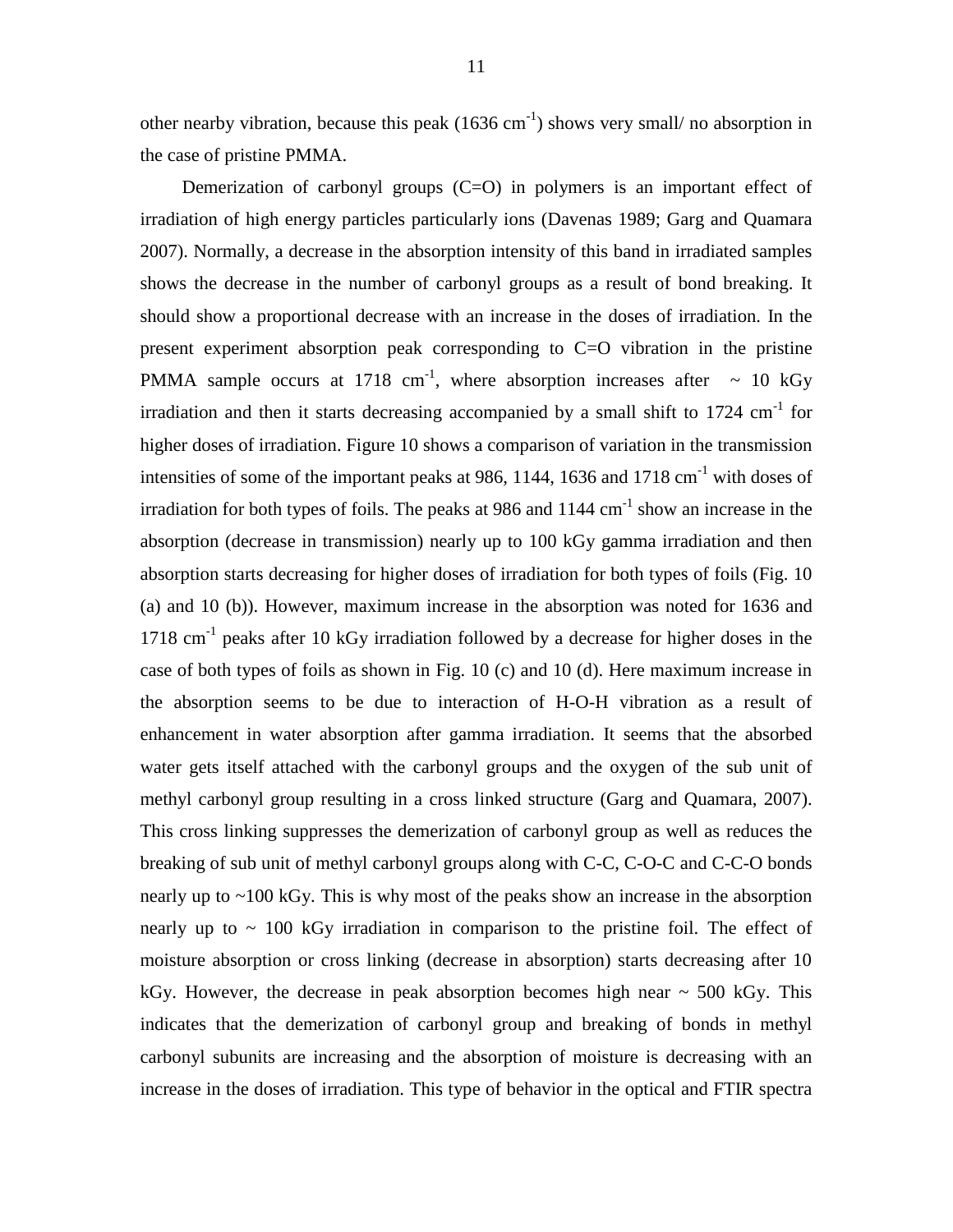of PMMA has been reported earlier in the case of 70 MeV carbon ion irradiation (Singh et al., 2010). But they have not mentioned any reason for this observation. However, most of the studies related with the electron beam irradiation of PMMA do not show any reversal in its nature with an increase in the doses of irradiation (Ismayil et al., 2010; Hossain et al., 2014; Ennis and Kaiser, 2010). It may be either due to comparatively higher doses of irradiation in the case of electron beam or due to difference in the structural properties of the PMMA sample.

In order to find reason behind such observation the difference spectra of pristine PMMA (200 µm) with that of 0 and 500 kGy irradiated samples are obtained using eq. -1 and is shown in Fig. 11 (a, b). The difference spectrum of 10 kGy irradiated sample (Fig. 11a) shows the presence of two dominant band due to H-O-H bending vibration around 1600 cm<sup>-1</sup> along with OH stretching vibrations around 3600 cm<sup>-1</sup> (in positive direction). Other main peaks are also showing increase in positive direction. Fig. 11b shows the difference spectrum of 500 kGy irradiated sample, which has comparatively small band due to moisture around 1600 and 3600  $cm^{-1}$  and the band due to CH stretching in positive direction along with new decreased peaks at 750, 1140, 1240 and 1724  $cm^{-1}$  (in negative direction). The presence of peaks in the negative direction indicates about the breaking of C-C, C-O-C, C-C-O bonds along with demerization of carbonyl groups respectively. These negative peaks are absent in the case of 10 kGy irradiation as the whole spectrum is in positive direction along with dominant band due to absorption of moisture. This confirms that the increase in moisture absorption after gamma irradiation increases the cross linking whereas bond breaking and demerization of the carbonyl groups become dominant at higher doses of irradiation (>100 kGy) in thin PMMA foil. However, the difference spectra of thick  $(500 \mu m)$  foil shows spectrum like Fig. 11a for 10 and 500 kGy irradiation without any demerization effect indicating that cross linking is dominant process even at 500 kGy in the case of thick PMMA. This shows that an increase in the absorption intensity of the peaks in comparison to the pristine samples up to 100 kGy gamma irradiation is due to the dominance of cross linking, whereas maximum increase in the absorption of the peak at  $1636 \text{ cm}^{-1}$  and  $1718 \text{ cm}^{-1}$  at 10 kGy irradiation is the result of strong band due to moisture. The absorption band at  $1636 \text{ cm}^{-1}$  occurs due to the generation of C=C bond as a result of cross linking between the radicals after the initial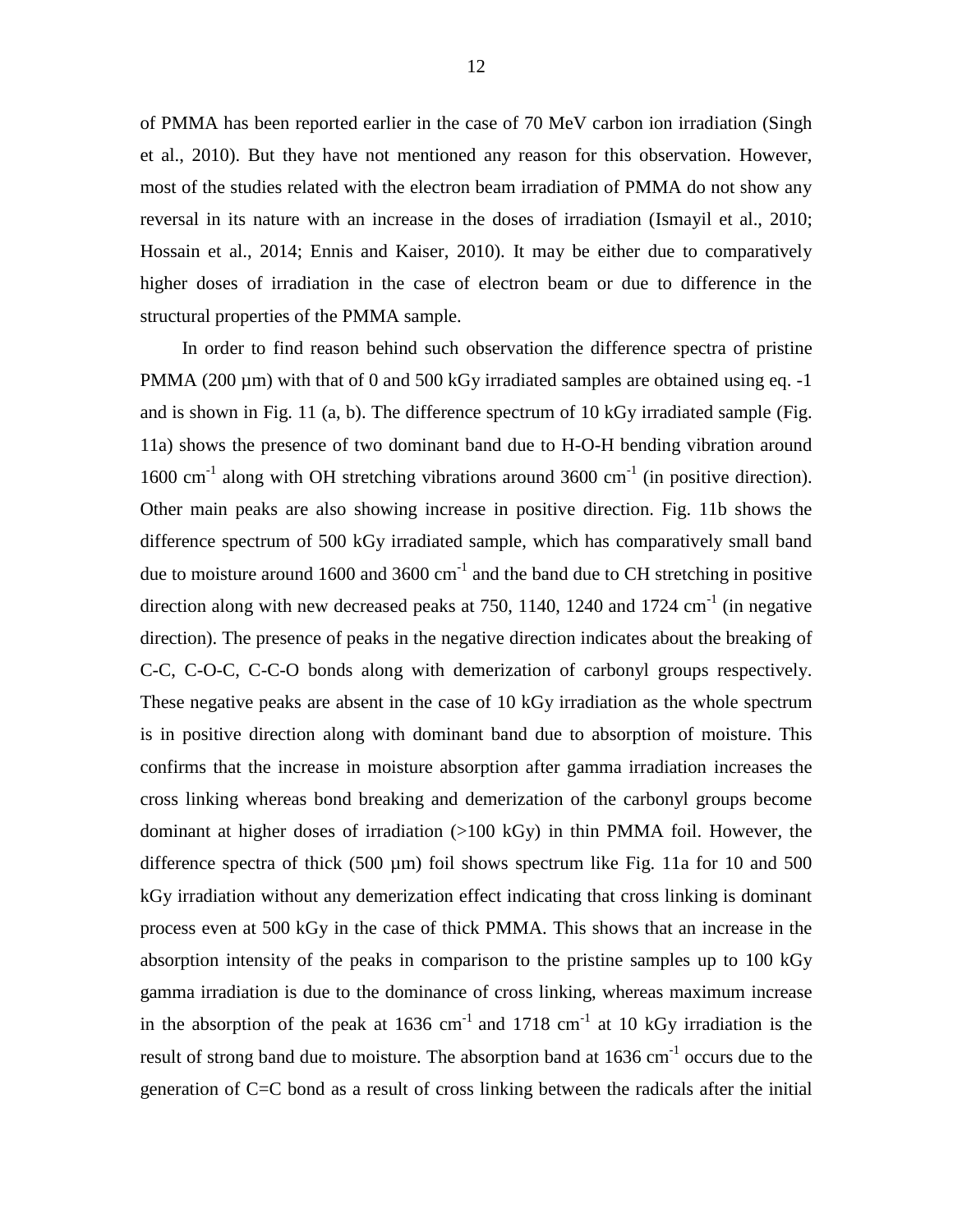chain scission. The absence of any significant change in the intensity of peak at  $\sim$ 2357 cm<sup>-1</sup> indicates about the negligible amount of  $CO<sub>2</sub>$  gas evolution in the present case. It seems that the lower dose (10 kGy) of irradiation induces absorption of sufficient amount of moisture in the PMMA foils generating the cross linking process. However, further increase in the doses of irradiation (500 kGy) induces a decrease in the amplitudes of absorption peaks due to dominant increase in the chain scission. Here maximum variation in the amplitudes of the absorption peaks is noted in the case of 200 µm PMMA foil in comparison to 500 µm thick foils (Fig. 10). Such changes seem to be related with the fraction of PMMA molecules affected by the doses of gamma irradiation resulting in either cross linking or the breaking of bonds in the polymer foil. However, establishment of equilibrium between chemical reactions (chain scission and cross linking) may be the reason for the observation of saturation like condition between 10 to nearly 500 kGy irradiation.

It has been reported that the structure of the polymer having more number of branching are more susceptible towards degradation/ chain scission (Chapiro, 1988). The PMMA structure is also having many branching, so it should have shown only the chain scission with an increase in the doses of irradiation. But in the present case of Clarex PMMA, results show the presence of both types of processes the cross linking as well as the chain scission for different doses of irradiation. It seems to be possible due to the nature of Clarex PMMA showing absorption of moisture after gamma irradiation. Here the presence of cross linking in the Clerax PMMA till  $\sim$ 100 kGy makes this material radiation resistant, which is beneficial for the nuclear industry and space applications.

# *3.5 Polymer degradation*

Normally, the ionization and excitation phenomena occur in the polymers due to transfer of energy to the molecules of the medium during the irradiation process. Polymers endure bond cleavages after the absorption of energy resulting in the formation of non-saturated fragments called free radicals, which are responsible for most of the chemical transformations detected in the polymers (Chapiro, 1988). Various other processes take place in the polymers after irradiation such as cross-linking of polymer chains, chain-scission, oxidative degradation, changes in the unsaturation and the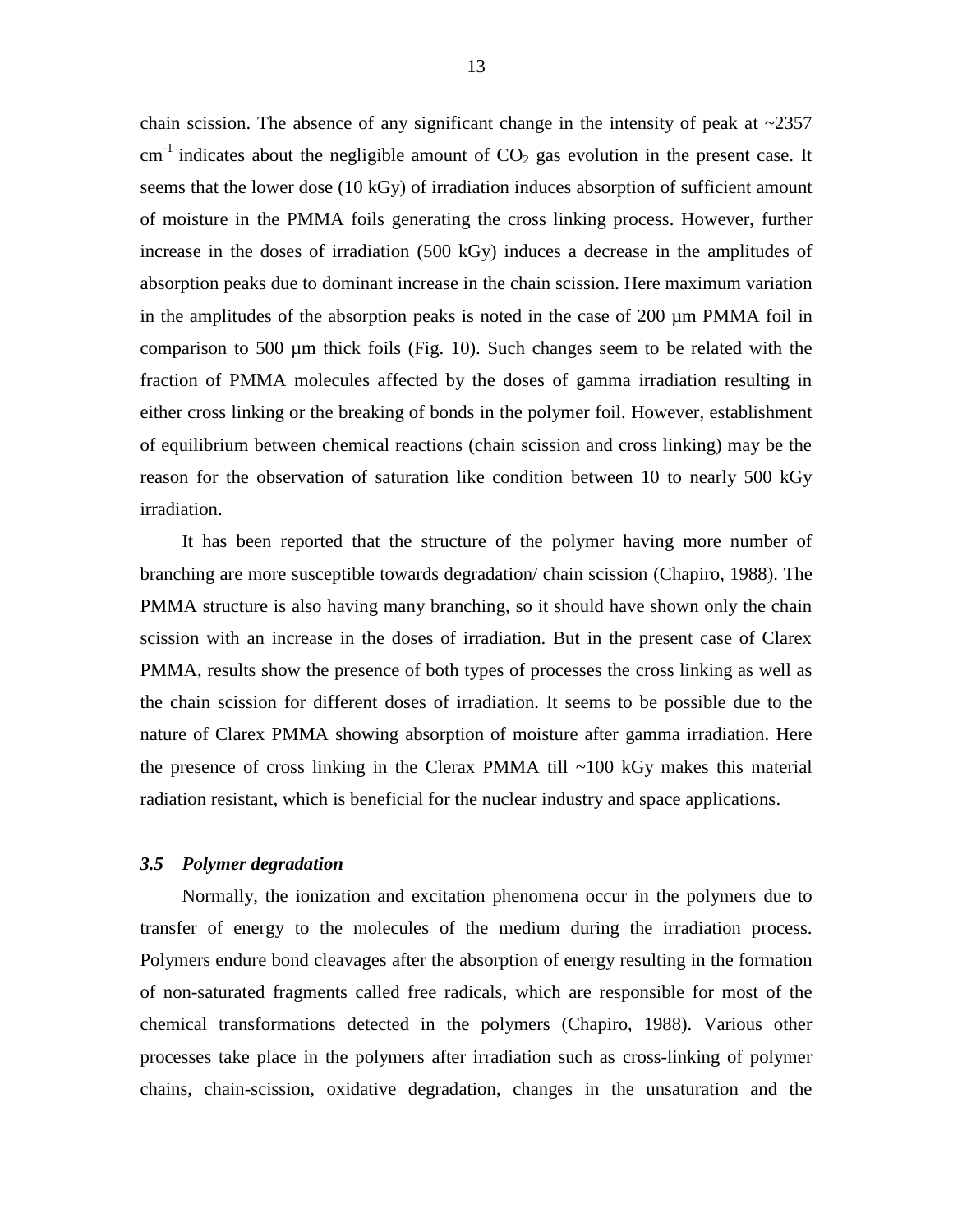evolution of gaseous products etc. The magnitude of these processes relies upon the nature of the polymer, type of irradiation and the post irradiation conditions. In the present case of gamma irradiation of PMMA, no peaks due to  $CO<sub>2</sub>$  or CO is observed, which indicates about the absence of the chemical reactions as reported earlier in the case of gamma irradiation (Ennis and Kaiser, 2010). The presence of radicals (defects) in PMMA acts as color centers (new energy state) in the polymers (PMMA), which are found responsible for the emergence of a new absorption band in the optical absorption spectra of the PMMA. The emergence of color center peak and variation in its amplitude after gamma irradiation indicate about the generation of radicals and corresponding change in its number density due to chemical reaction in the polymer (PMMA) respectively. The decrease in the absorption of the color center peak between 10-100 kGy is due to onset of cross linking process. Normally, the presence of large number of primary radicals makes it react with each other resulting in either a recombination, crosslinking, end-linking or the creation of double bonds (C=C) (Chapiro, 1988). Mainly, the radical-radical reaction is responsible for the cross-linking. In the present case cross linking is taking place due to increased absorption of moisture in the PMMA after the gamma irradiation at low dose (10 kGy). In this case the absorbed water gets itself attached with the carbonyl group and the oxygen of methyl carbonyl sub unit resulting in a cross linked structure (Garg et al., 2001; Garg and Quamara, 2007). The cross-linkages are the covalent bonds, which modify the properties of the polymers where as the chain scission has a converse effect on the physical properties of the polymer. The chain scission is found dominant at higher doses of irradiation  $(\sim 500 \text{ kGy})$  during the present experiment. Even in this case also the presence of moisture is noted. This indicates that the chain scission and cross-linking take place simultaneously during the irradiation, whereas the ratio of these two processes is dependent on the chemical structure of the PMMA as well as on the doses of irradiation.

# **4. Conclusions**

The UV-Vis (optical) and FTIR spectroscopy of the PMMA foils (200 and 500  $\mu$ m) have been investigated after gamma irradiation for the doses ranging from 10-500 kGy. The optical absorption spectra of both the foils show a new absorption band in the visible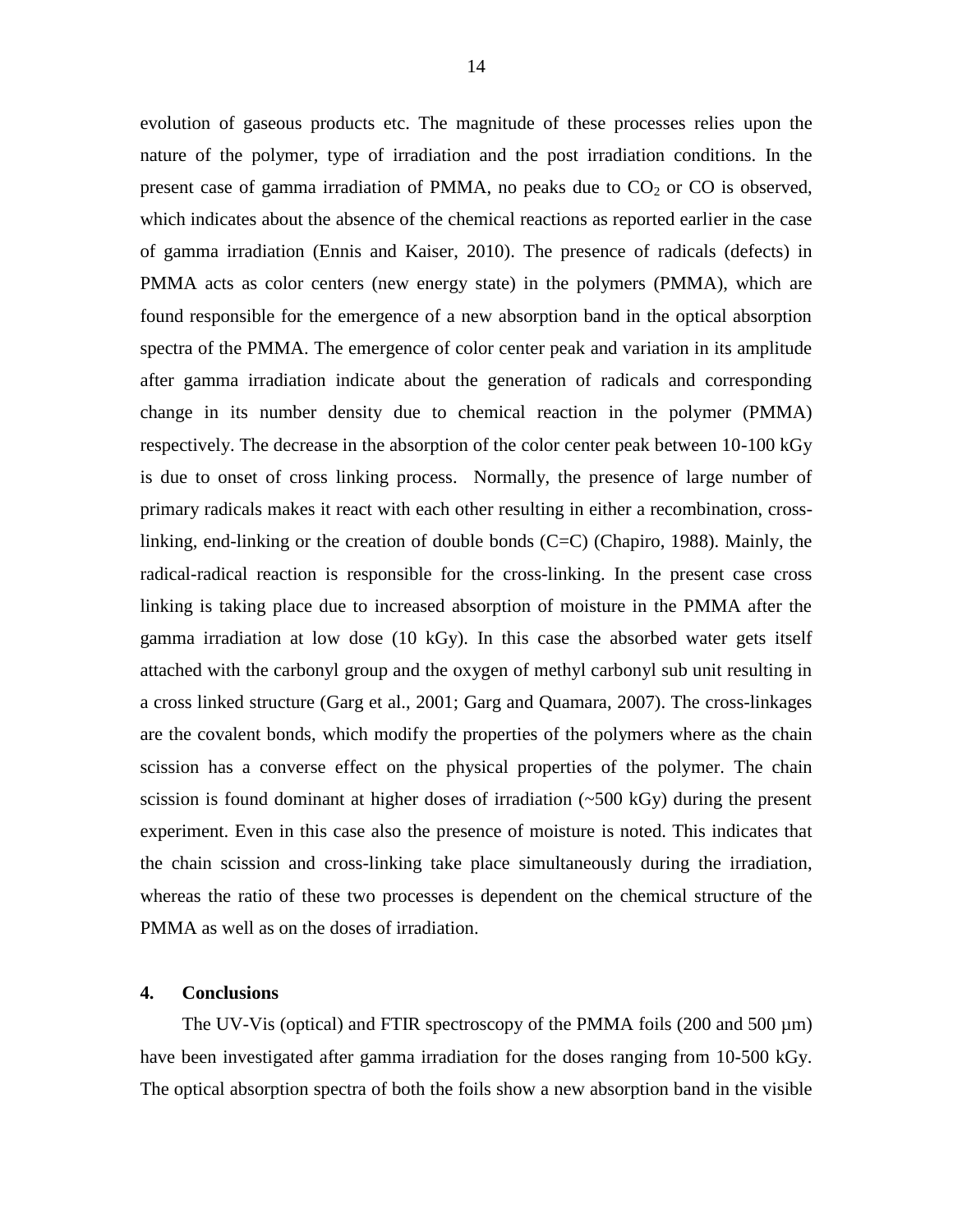spectral range due to color centers as a result of generation of defects in the PMMA foils after the gamma irradiation. The absorption intensity of color center peak is found maximum at 10 kGy, which reverses (decreases) its nature for 50 and 100 kGy irradiations and further increases after increasing the doses of gamma irradiation to 500 kGy. FTIR spectra show an increase in the absorption intensity of nearly all the peaks up to ~100 kGy in comparison to the pristine PMMA, which decreases after further increase in the doses of irradiation. Difference spectrum of gamma irradiated (10 kGy) and pristine sample shows the presence of new absorption bands due to OH and H-O-H vibration. This shows that the absorption of moisture is taking place in PMMA after  $\sim 10$ kGy irradiation that induces cross linking process in PMMA resulting in a decrease in the absorption of FTIR peaks. The decrease in the absorption of color center band between 10 to 100 kGy is also due to this cross linking. The difference spectrum of 500 kGy irradiated and pristine sample shows a comparatively small increase in the absorption due to moisture along with drastic decrease in the absorption due to carbonyl and methyl carbonyl group subunit. This is due to demerization of carbonyl group at higher doses of irradiation. This indicates that absorption of moisture is taking place at low doses of irradiatation, which induces cross linking in the PMMA, where as chain scission becomes dominant at higher doses of irradiation. To the best of our knowledge, we have observed first time the absorption of moisture by PMMA after gamma irradiation that induces cross linking between  $\sim$ 10 to  $\sim$ 100 kGy irradiation. Finally, these results show that this PMMA sample behaves as a radiation resistant material till  $\sim$ 100 kGy, which may be beneficial in the nuclear industry as well as in the space applications.

# **Acknowledgment**

The authors are grateful to Vishal Dhamgaye for providing the PMMA foils and S. Kher for irradiating it for this experiment. Authors are thankful to P. A. Naik for his interest in this work.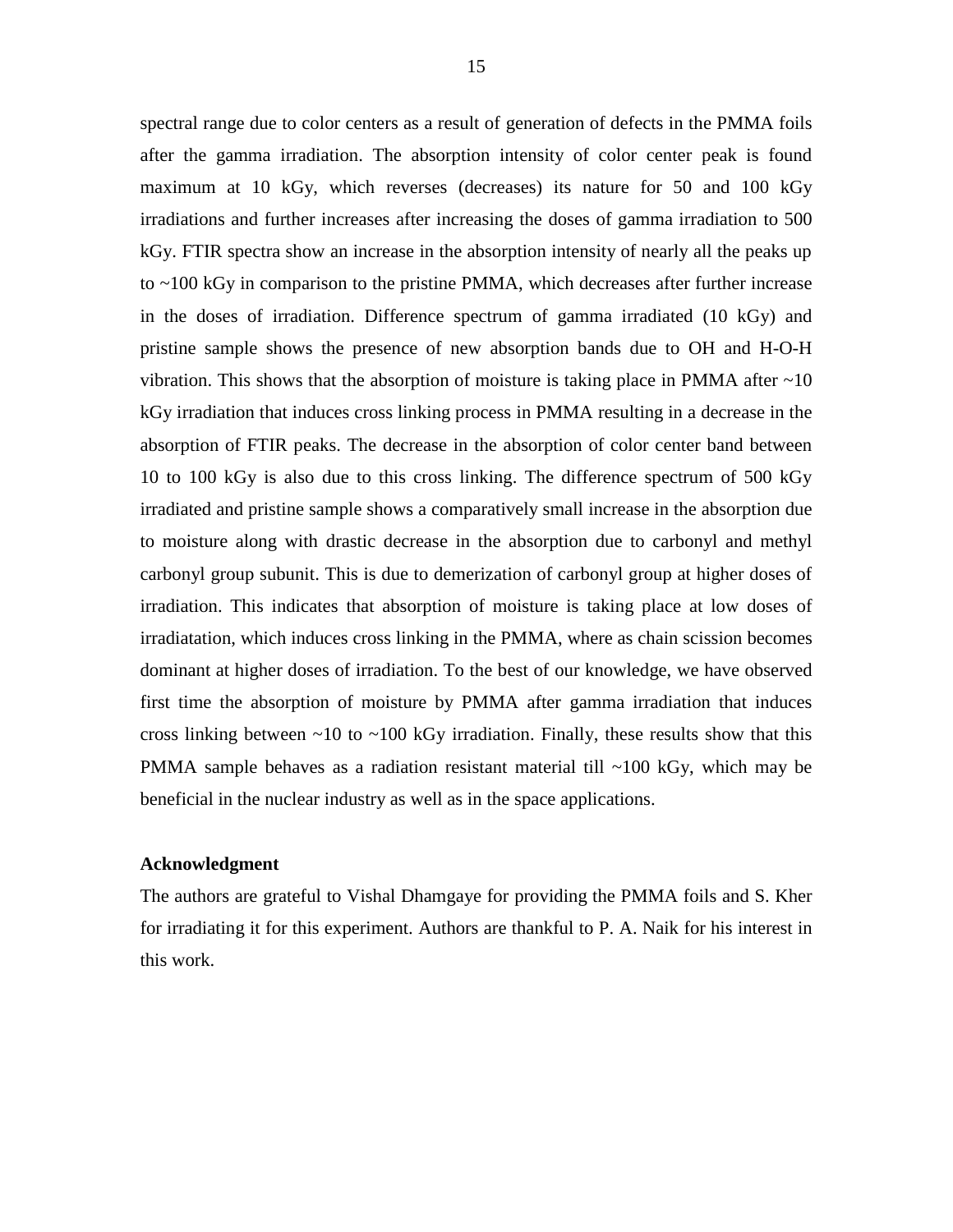#### **REFRENCES**

- Andrej, G., Chmielewski, Mohammad, Haji-Saeid, Shamshad, A., 2005. Progress in radiation processing of polymer. Nucl. Inst. Meth. Phys. Res. B **236**, 44-54.
- Ahmed, B., Raghuvanshi, S.K., Siddhartha, Srivastava, A.K., Krishna, J.B.M., Wahab, M.A., 2012 Optical and structural study of aromatic polymers irradiated by gamma irradiation. Ind. J. pure and Appl. Phys. **50**, 892-898.
- Banford, H.M., Fouracre, R.A., Faucitano, A., Buttafava, A., Martinotti, F., 1996. The influence of gamma irradiation and chemical structure on the dielectric properties of polypropylene. Rad. Phys. and Chem. **48**, 129-130.
- Chapiro, A., 1988. Chemical modifications in irradiated polymers. Nucl. Inst. Meth. in Phys. Res. B **32**, 111-114.
- Davenas J., 1989. Influence of the temperature on the ion beam induced conductivity of polymide. Appl. Surf. Sci. 43, 218-223.
- David, C., Fuld, D., 1970. Geuskens G. Radiolysis of polymethyl methacrylate in the presence of ethyl mercapton: Main chain scission and volatile product formation. Macromol. Chem. **139**, 269-276.
- Ennis, C.P., Kaiser, R.I., 2010. Mechanical studies on the electron induced degradation of polymethyl methacrylate and Kapton. Phys. Chem. Chem. Phys. **12**, 14902-14915.
- Fowzy, Y.H.A., Amr El-Hag, Ali., El-Maghanaby, G.F., Radwan, R.M., 2011. Gamma irradiation effect on the thermal stability, optical and electrical properties of acrylic acid/Methyl methacrylate copolymer films. Word J. Cond. Matt. Phys. **1**, 12-18.
- Garg M., Quamara J. K., 2006. Multiple relaxation processes in high energy ion irradiated Kapton-H polymide: Thermally stimulated depolarization current study. Nucl. Instrum. Meth. Phys. Res. B 246, 355-363.
- Garg M., Quamara J. K., 2007. FTIR analysis of high energy heavy ion irradiated Kapton\_H polymide. Ind. J. Pure and Appl. Phys. 45, 563-568.
- Hossain, U.H., Lima, V., Baake, O., Severin, D., Bender, M., Ensinger, W., 2014. Online and post irradiation analysis of swift heavy ion induced modification of PMMA. Nucl. Inst. and Meth. in Phys. Res B. **326**, 135-139.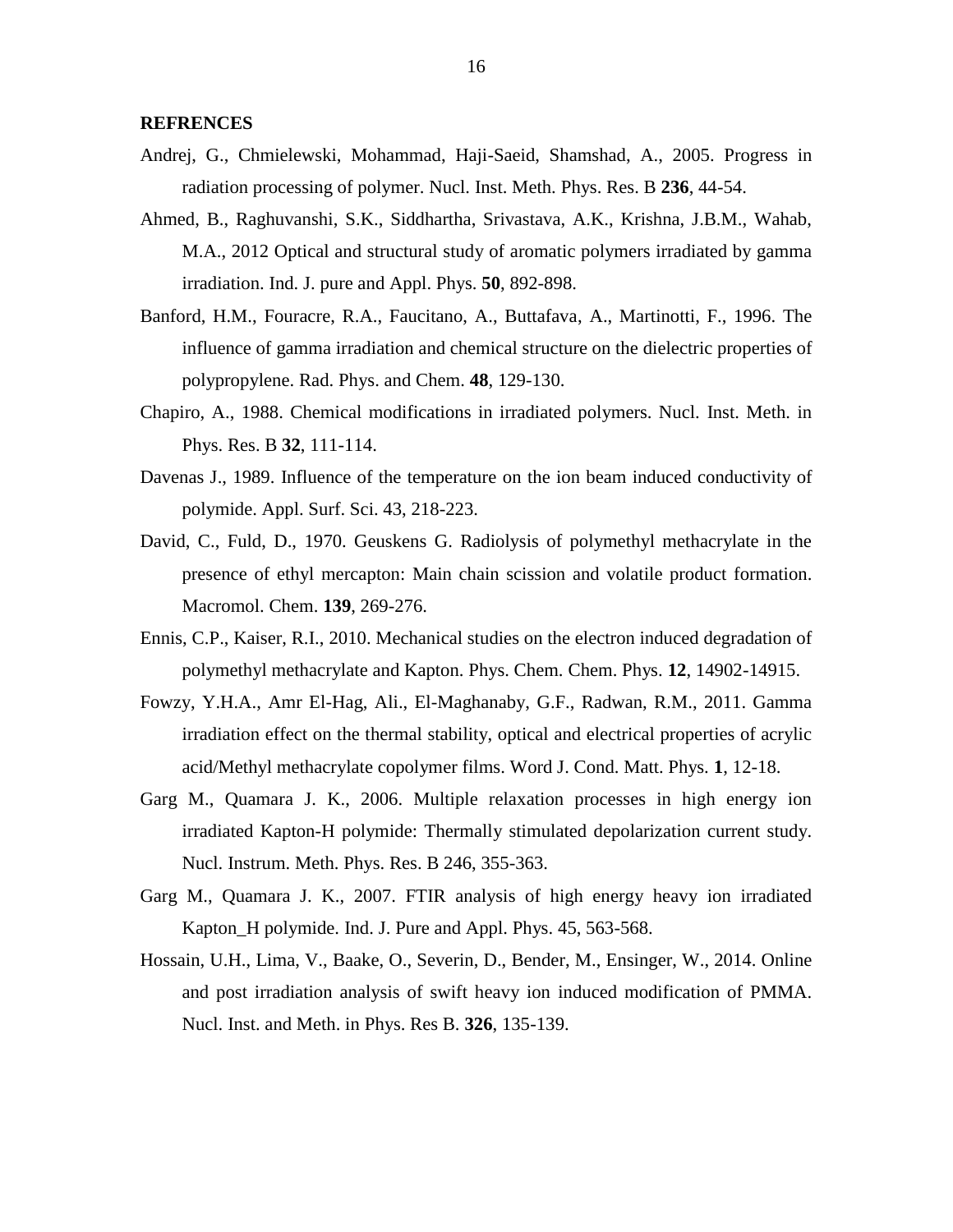- Ismayil, Ravindrachary, V., Bhajantri, R.F., Praveena, S.D., Poojary, B., Dutta, D., Pujari, P.K., 2010. Optical and microstructural studies on electron irradiated PMMA: A positron annihilation study. Polymer Degradation and Stability. **95**, 1083-1091.
- Knappe, W., Yamamoto, O., 1970. Effect of cross linking and chain degradation on the thermal conductivity of polymers. Kolloid Z. Z. Poly. **240**, 775-783.
- Kudo, H., Sudo, S., Oka, T., Hama, Y., Oshima, A., Washio, M., Murakami, T., 2009. Ion beam irradiation effect on polymide: UV-Vis and infrared spectroscopic study. Rad. Phys. and Chem. **78**, 1067-1070.
- Lin, C.B., Lee, S., 1992. Effect of methanol on optical property of irradiated polymethyle methacrylate. J. Appl. Polym. Sci. **44**, 2213-2224.
- Lee, E.H., Rao, G.R., Mansur, L.K., 1999. LET effect on the cross linking and scission mechanism of PMMA during irradiation. Rad. Phys. and Chem. **55**, 293-305.
- Lu, K.P., Lee, S., Cheng, C.P., 2000. Transmittance in irradiated polymethyl methacrylate at elevated temperature. J. Appl. Phys. **88**, 5022-5027.
- Lopergolo, L.C., Catalani, L.H., Machado, L.D.B., Rela, P.R., Lugao, A.B., 2000. Development of reinforced hydrogel-1: Radiation induced graft copolymerization of methyl methacrylate on non-woven polypropylene fabric. Rad. Phys. and Chem. **57**, 451-454.
- Lin, Y-S, Lee, S., Lin, B.C., Cheng, C.P., 2003. EPR studies of high dose gamma irradiated poly methyl methacrylate. Mater. Chem. Phys. **78,** 847-851.
- Megusar, J., 1997. Low temperature fast neutron and gamma irradiation of Kapton polymide films. J. Nucl. Mat. **245**, 185-190.
- Ohnishi, S.I., Nitta, I., 1959. Role of formation and decay of free radicals in gamma irradiated polymethyl methacrylate by means of electron spin resonance absorption measurement. J. Poly. Sci. **38**, 451-458.
- Omastova, M., Pavlinec, J., Pointek, J., Simon, F., 1997 Synthesis, electrical properties and stability of poly pyrole containing conducting polymer composite. Polymer International. **43**, 109-116.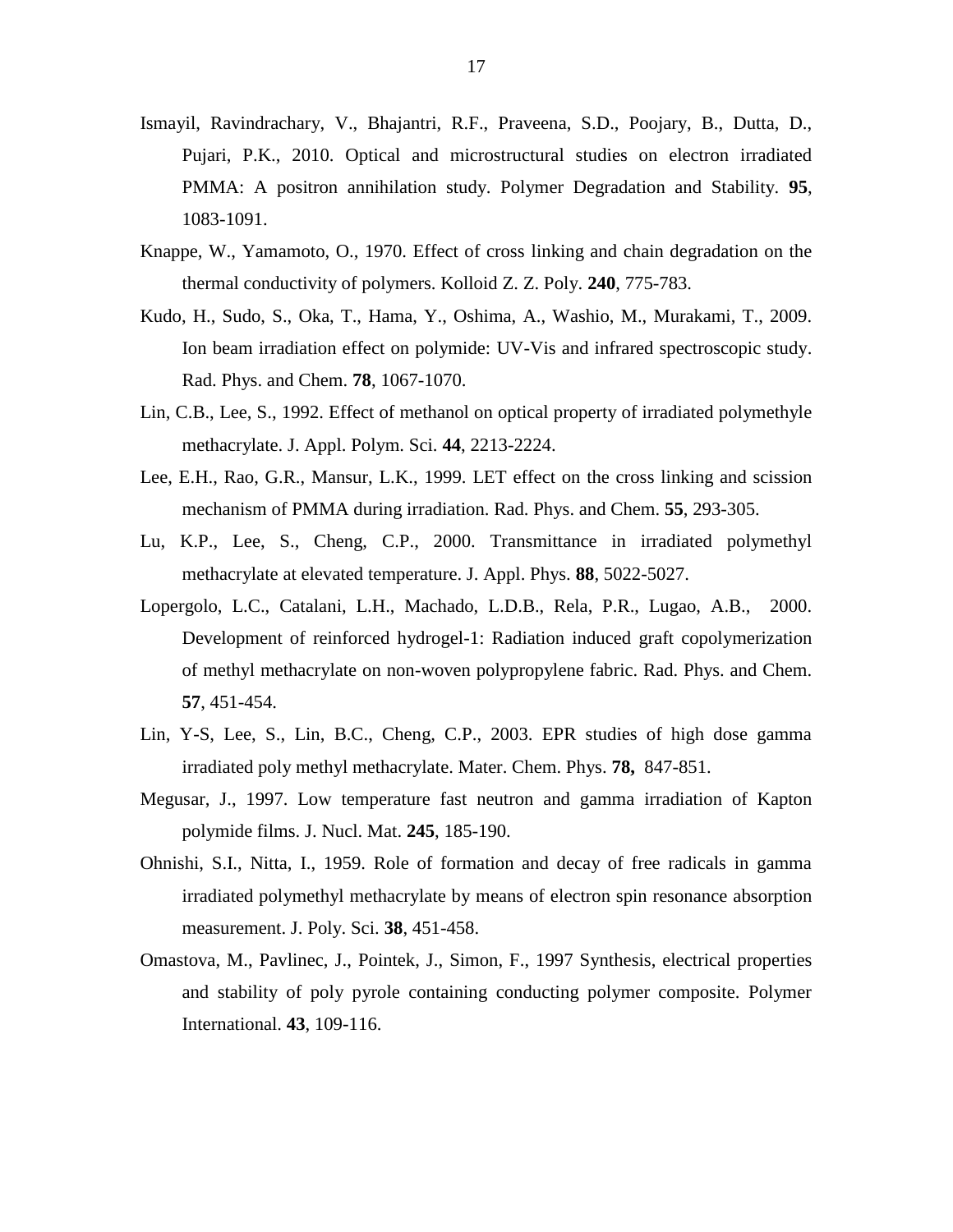- Quamara J. K., Garg M., Prabhavati T., 2004. Effect of high energy heavy ions irradiation on dielectric relaxation behavior of Kapton-H polymide. Thin Solid Films 449, 242-247.
- Rai, V.N., 1989. Optical properties of neutron and proton irradiated Kapton foil. Appl. Opt. **28**, 2450-2451.
- Rai V. N., Raj Sekhar B. N. , Kher S., Deb S. K., 2010 Effect of gamma ray irradiation on optical properties of Nd doped phosphate glass. J. Lumin. 130, 582-586.
- Shrinet, V., Chaturvedi, U.K., Agrawal, S.K., Rai, V.N., Nigam, A.K., 1984. Effect of neutron and proton irradiation on some properties of Kapton. Polymides: Synthesis Characterization and Application. Springer USA pp. 555-571.
- Subramanyam, H.V., Subramanyam, S.V., 1987. Thermal expansion of irradiated PMMA. Polymer **28**, 1331-1333.
- Sung, O.H., Cho, Hye Young Jun., 2005. Surface hardening of polymethyl methacrylate by electron irradiation. Nucl. Instrum. Meth. Phys. Res. B **237**, 525-532.
- Singh, P., Kumar, R., Virk, H.S., Prasad, R., 2010. Modification of optical chemical and structural response of poly methyl methacrylate polymer by 70 MeV carbon ion irradiation. Ind. J. Pure and Appl. Phys. **48**, 321-325.
- Samad, R.E., Courrol, L.C., Lugas, A.B., De Freetas, A.Z., Junior, N.D.V., 2010. Production of color centers in PMMA by ultra short laser pulses. Rad. Phys. and Chem. **79**, 355-357
- Tod, A.J., 1960. The mechanism of radiation induced changes in vinyl polymers. J. Poly. Sci. **42**, 223-247.
- Tiwari, P., Srivastava, A.K., Khatak, B.Q., Verma, S., Upadhyay, A., Sinha, A.K., Ganguli, T., Lodha, G.S., Deb, S.K., 2014. Structural modification of poly methyl methacrylate due to electron irradiation. Measurement **51**, 1-8.
- Wall, L.A., Brown, D.W., 1957 Gamma irradiation of polymethyl methacrylate and polystyrene. J. Phys. Chem. **61**: 129-136.
- Zhu Zhiyong, Sun Y., Liu C., Liu J., Jin Y., 2002. Chemical modification of polymer film induced by high energy heavy ions. Nucl. Instrum. Meth. Phys. Res. B193, 271-277.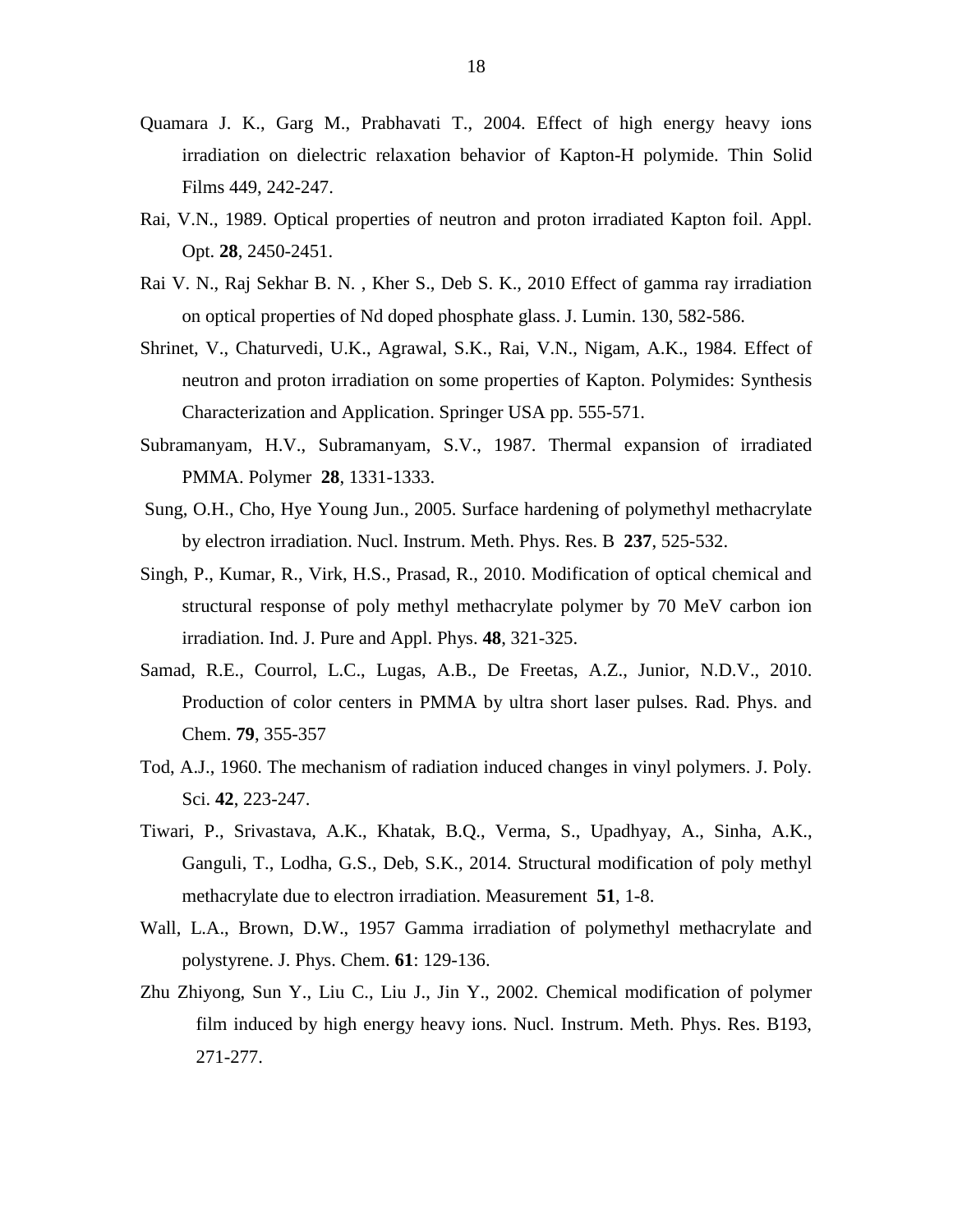# Table -1

FTIR peak assignment for PMMA

| Peak assignment                         | Ref-3     | $Ref-1$ | $Ref-15$ | Present   |
|-----------------------------------------|-----------|---------|----------|-----------|
| C-C stretch                             | 751       | 750     | 751      | 750       |
| (C-C skeletal mode)                     |           |         |          |           |
| $CH2$ rock                              | 840       | 844     | 840      | 841       |
| $O-CH_3$ rock                           | 910-999   | 989     | 989      | 986       |
| C-O-C asymmetric stretch                | 1059-1401 | 1147    | 1170     | 1144      |
| C-C-O symmetric stretch                 |           | 1241    | 1236     | 1240      |
| C-H deformation                         |           | 1387    | 1385     | 1387      |
| (C-H bending vibration)                 |           |         |          |           |
| C-H deformation                         | 1426-1496 | 1442    | 1440     | 1437      |
| $(C-CH3 bending vibration)$             |           |         |          |           |
| $CH2$ bending vibration                 |           | 1484    |          | 1489      |
| $C=C$ stretching vibration              |           | 1636    | 1633     | 1635      |
| $C = O$ stretching vibration            | 1711      | 1728    | 1730     | 1718/1724 |
| C-H stretching                          | 2844-3022 | 2448    | 2848     | 2853      |
| (C-H <sub>2</sub> stretching vibration) |           |         |          |           |
| C-H symmetric stretching                |           | 2951    |          | 2950      |
| C-H asymmetric stretching               |           | 2995    | 2998     | 2995      |
|                                         |           |         |          |           |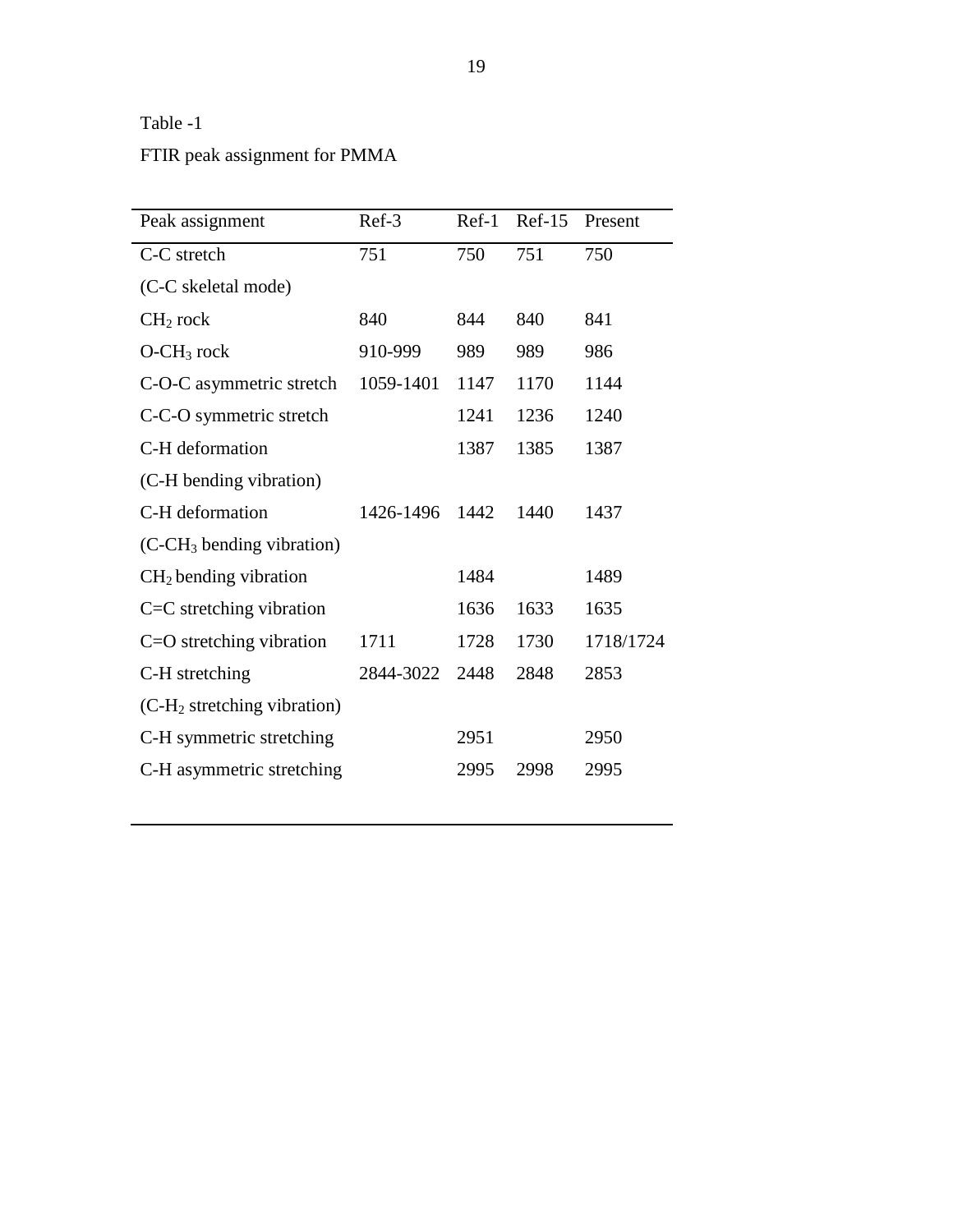# **Figure Caption**

- 1. Chemical structure of polymethyl methacrylate (PMMA).
- 2. Optical transmission spectra of pristine PMMA foils of two different thicknesses.
- 3. Optical transmission spectra of thin PMMA foil (200 µm) after gamma irradiation, for different doses.
- 4. Optical transmission spectra of thick PMMA foil (500 µm) after gamma irradiation, for different doses.
- 5. Variation in the optical transmission intensity at 450 nm with respect to doses of gamma irradiation in PMMA foils of different thicknesses.
- 6. FTIR spectra of thin PMMA foil  $(200 \,\mu m)$  recorded in reflection mode  $(500 2000$  $\text{cm}^{-1}$ ) before and after gamma irradiation for different doses.
- 7. FTIR spectra of thin PMMA foil (200 µm) recorded in reflection mode (2500  $4000 \text{ cm}^{-1}$ ) before and after gamma irradiation for different doses.
- 8. FTIR spectra of thick PMMA foil (500 µm) recorded in reflection mode (500 - $2000 \, \text{cm}^{-1}$ ) before and after gamma irradiation for different doses.
- 9. FTIR spectra of thick PMMA foil (500 µm) recorded in reflection mode (2500 -4000 cm $^{-1}$ ) before and after gamma irradiation for different doses.
- 10. Variation in the FTIR intensity (Reflectance) with respect to doses of gamma irradiation in PMMA foils of 200 and 500 µm at different infrared frequencies. (a) 986 cm<sup>-1</sup> (b) 1144 cm<sup>-1</sup> (c) 1636 cm<sup>-1</sup> (d) 1718 cm<sup>-1</sup>
- 11. Difference spectra of PMMA foil (200 µm) before and after gamma irradiation. (a) 10 kGy (b) 500 kGy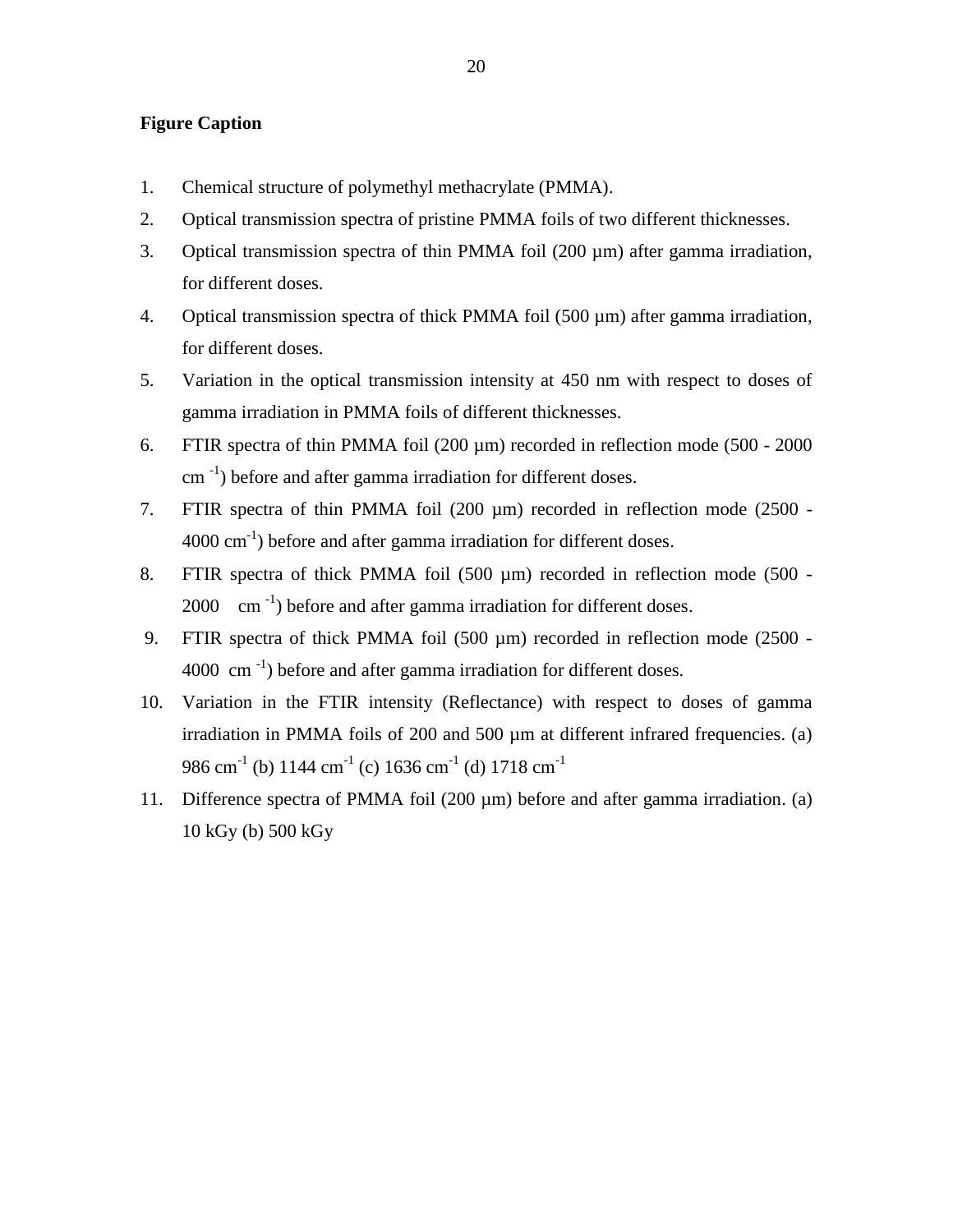

**Fig-1**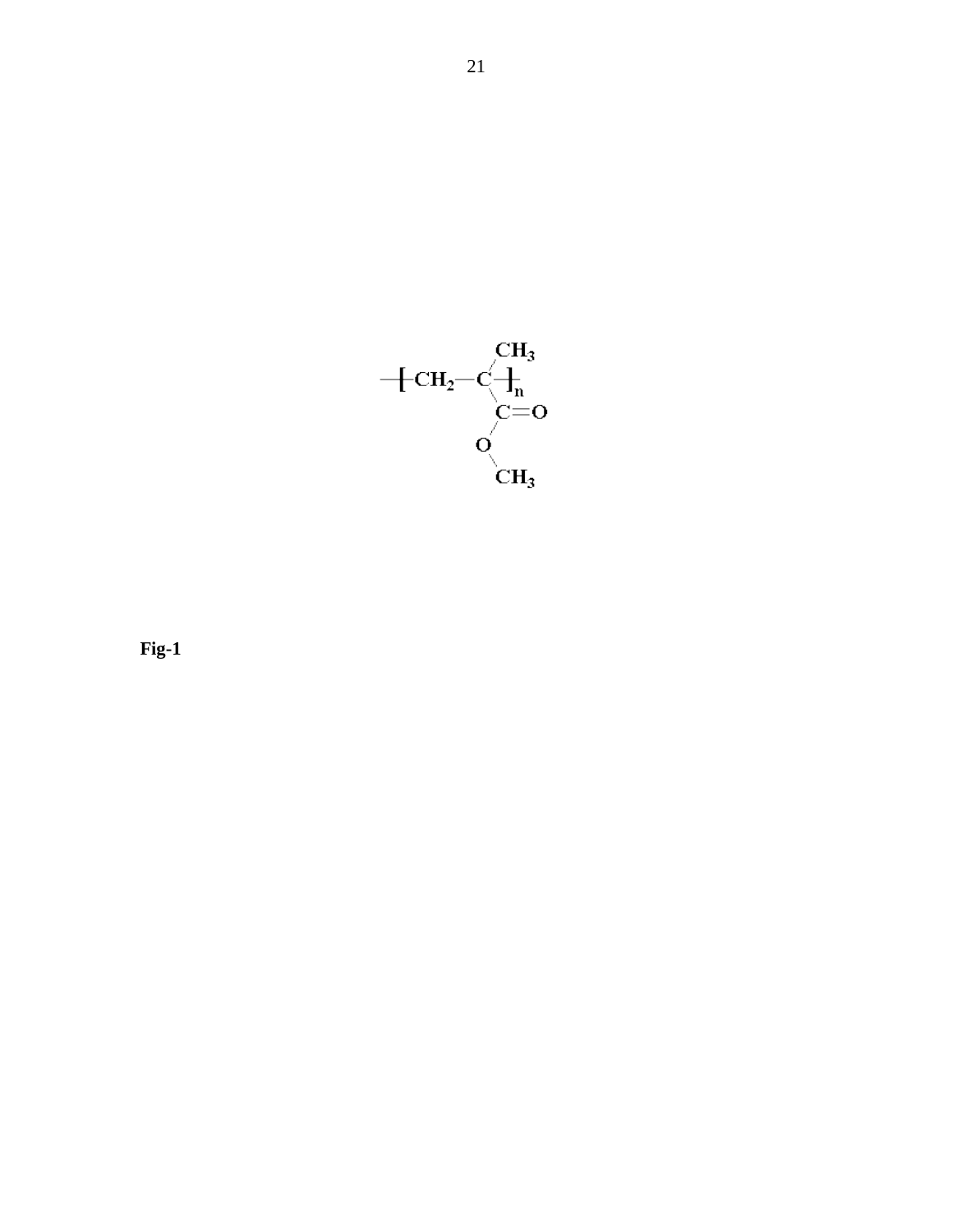

**Fig.-2**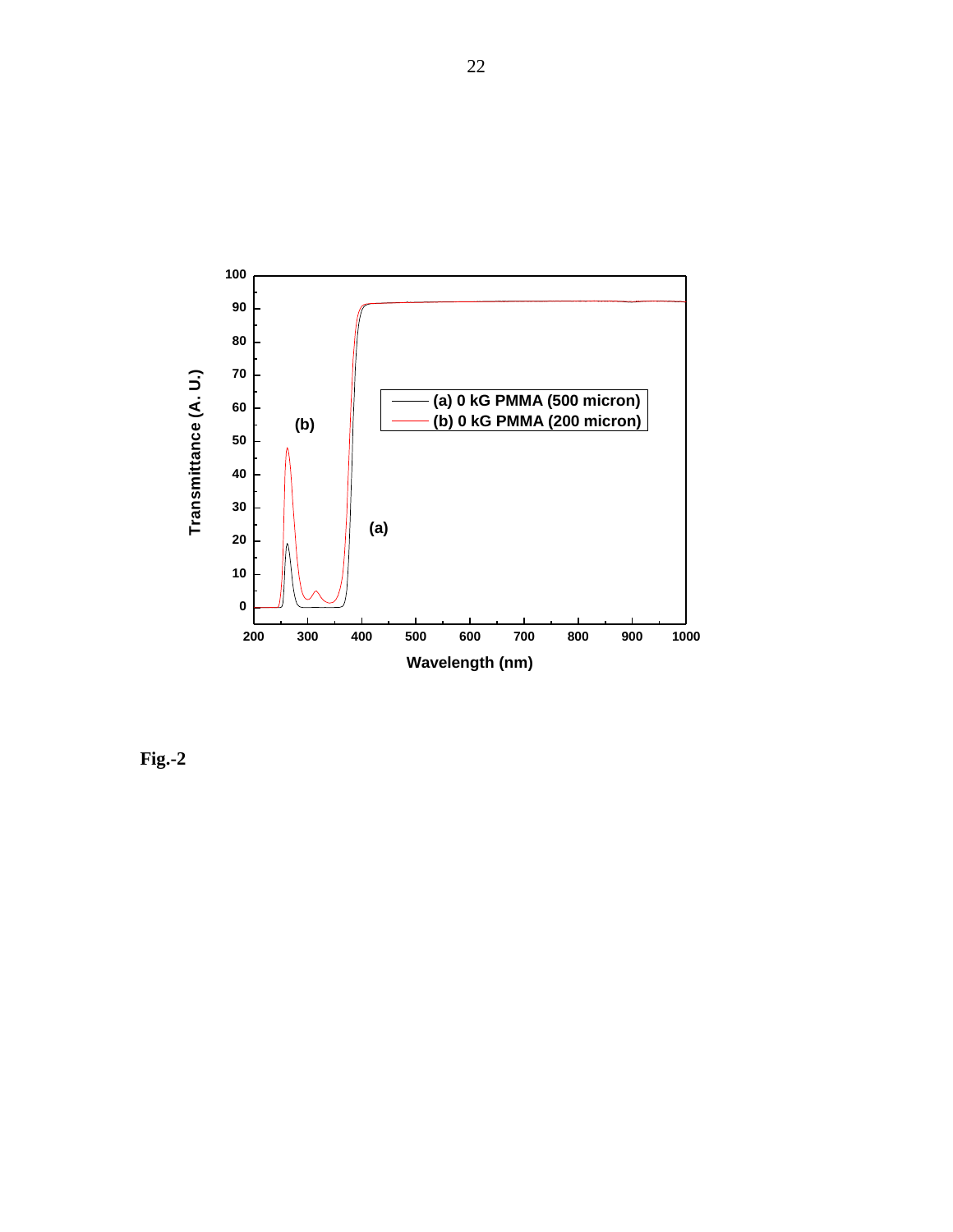

**Fig.-3**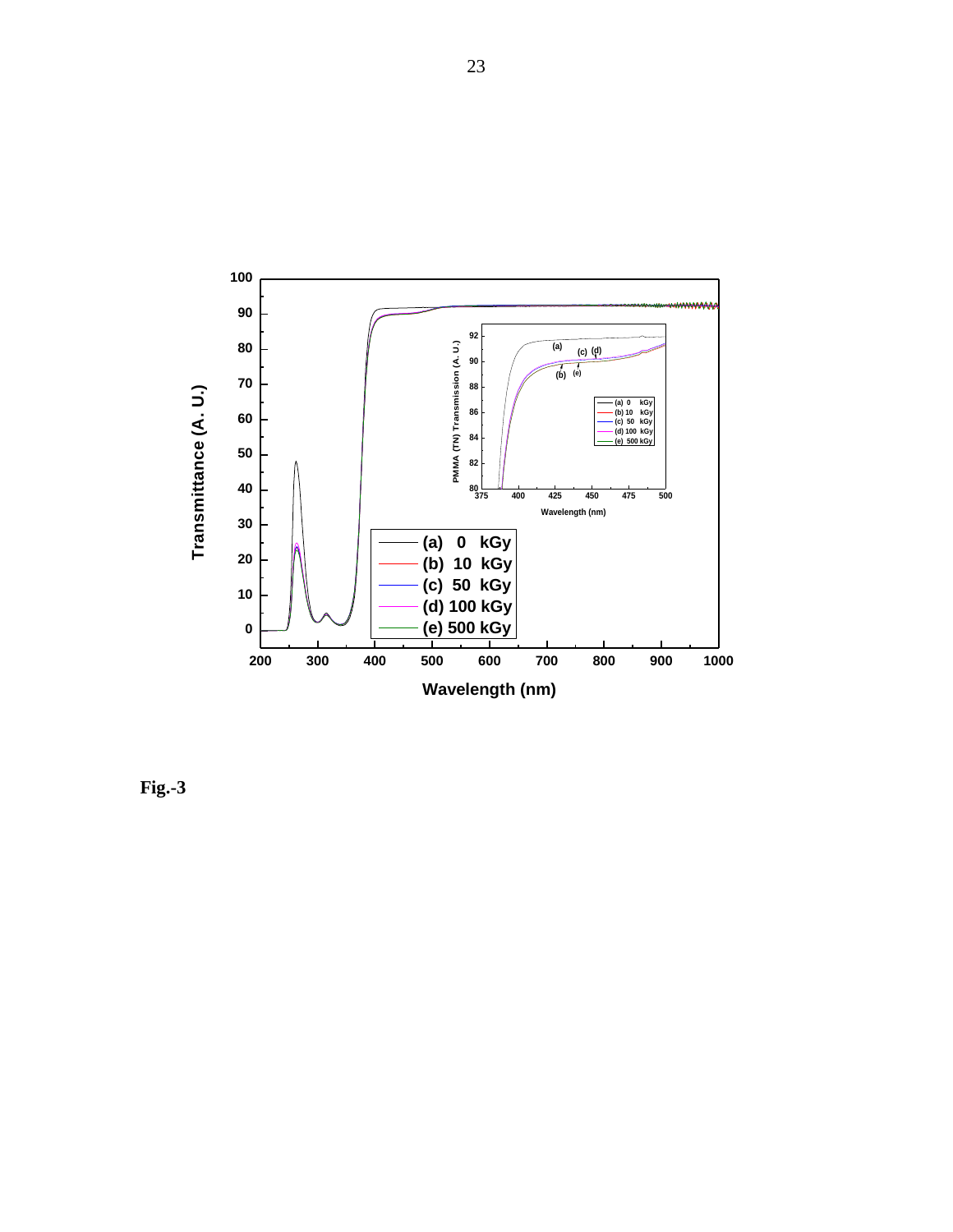

**Fig.-4**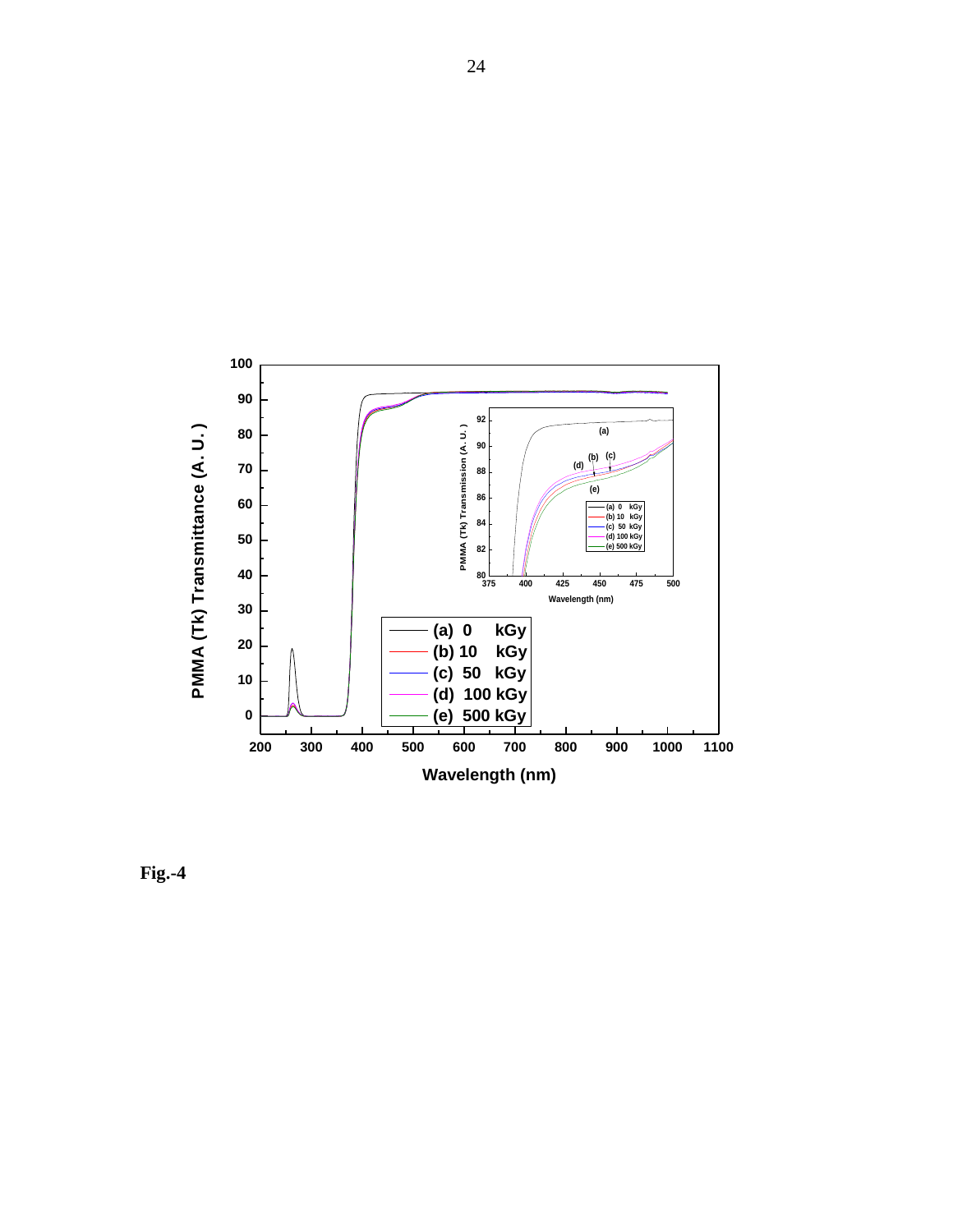

**Fig. 5**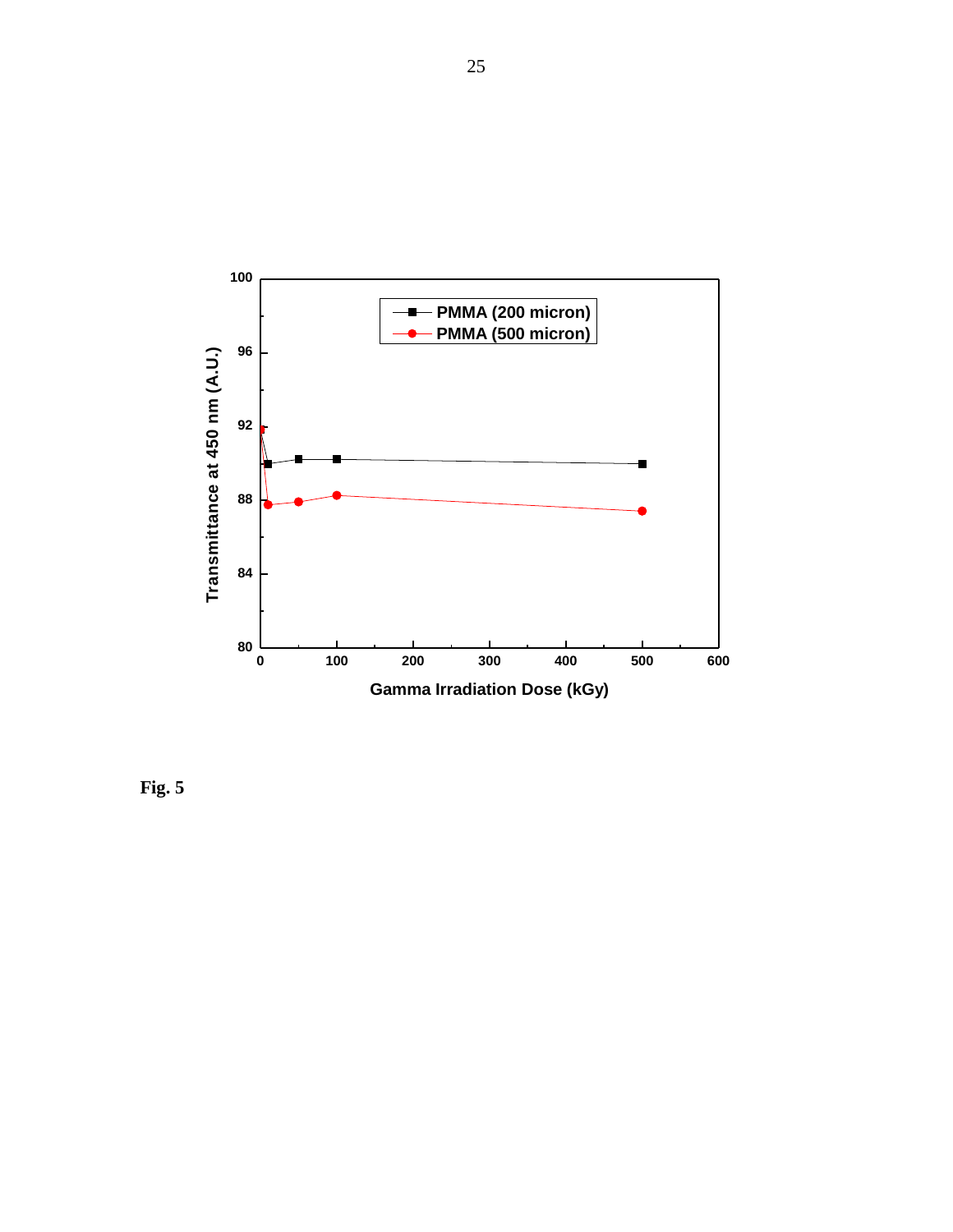

**Fig.-6**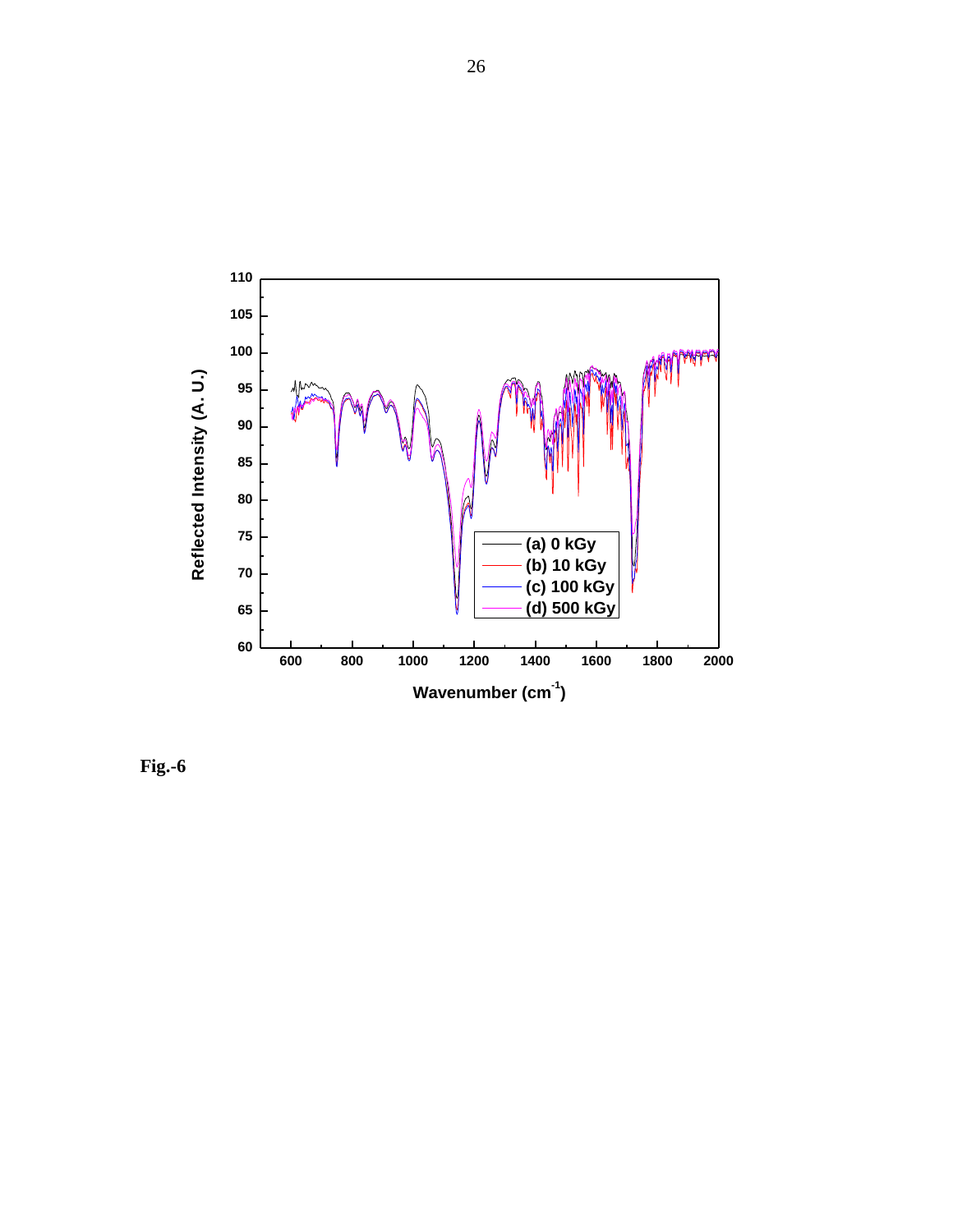

**Fig.-7**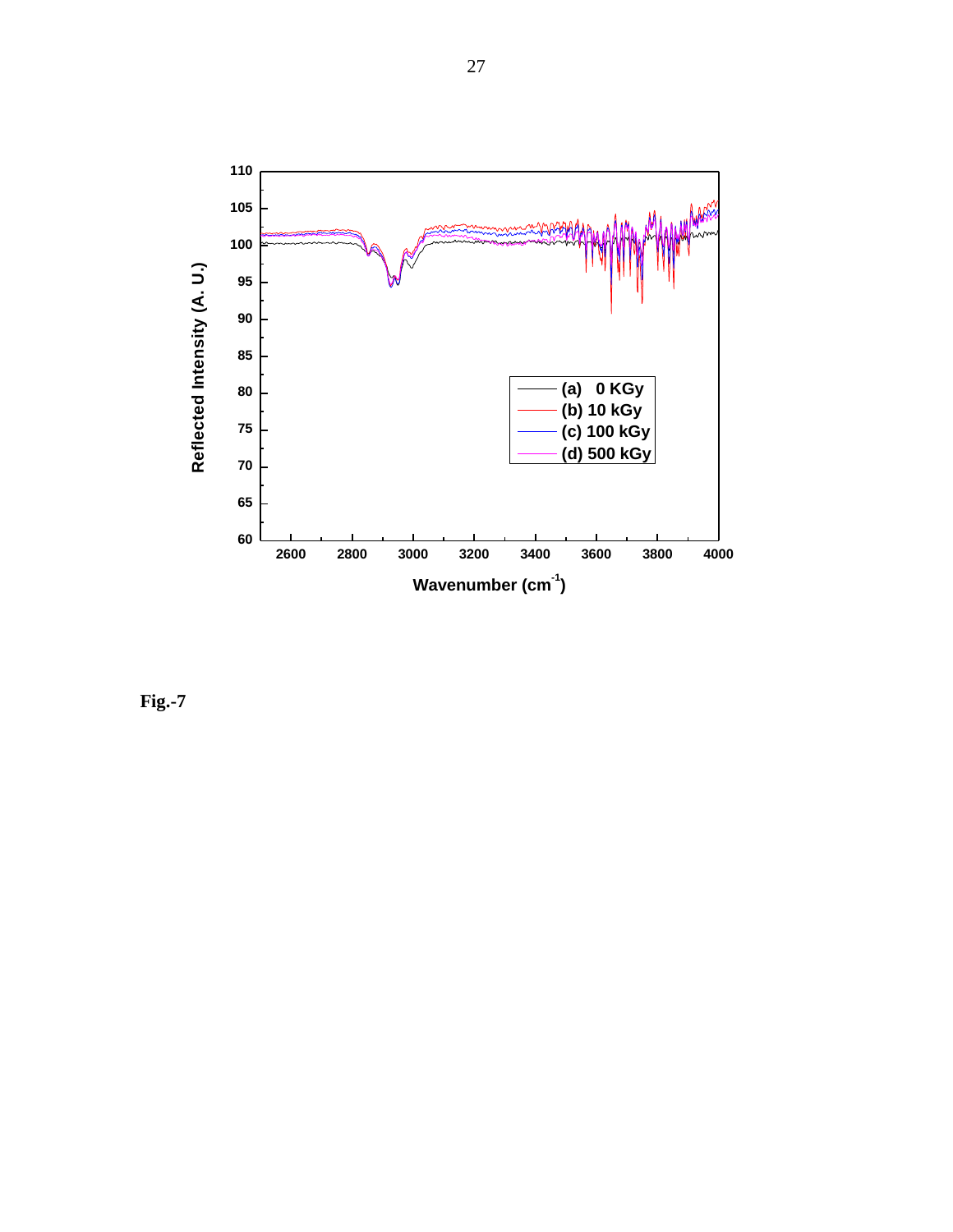

**Fig.-8**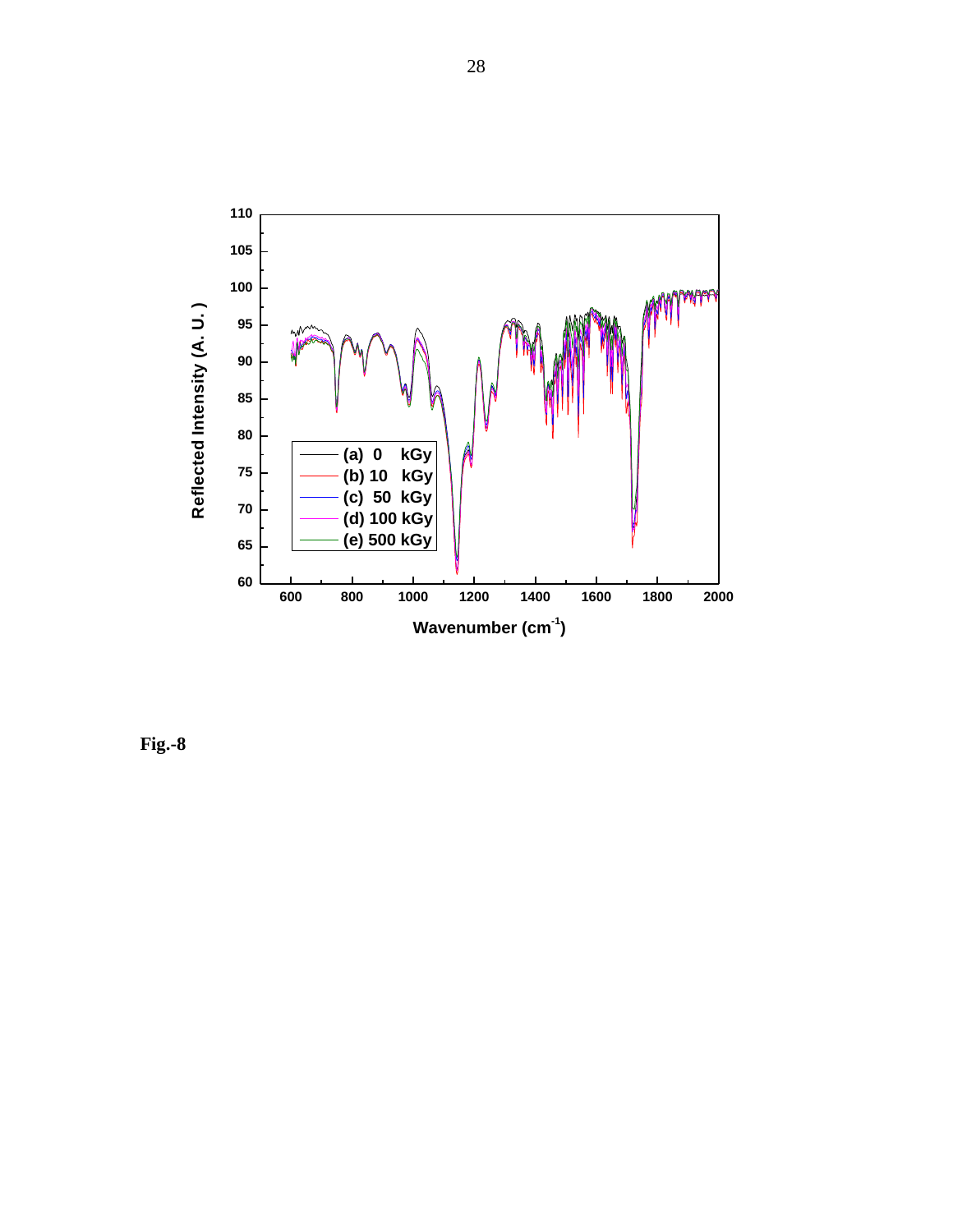

**Fig.- 9**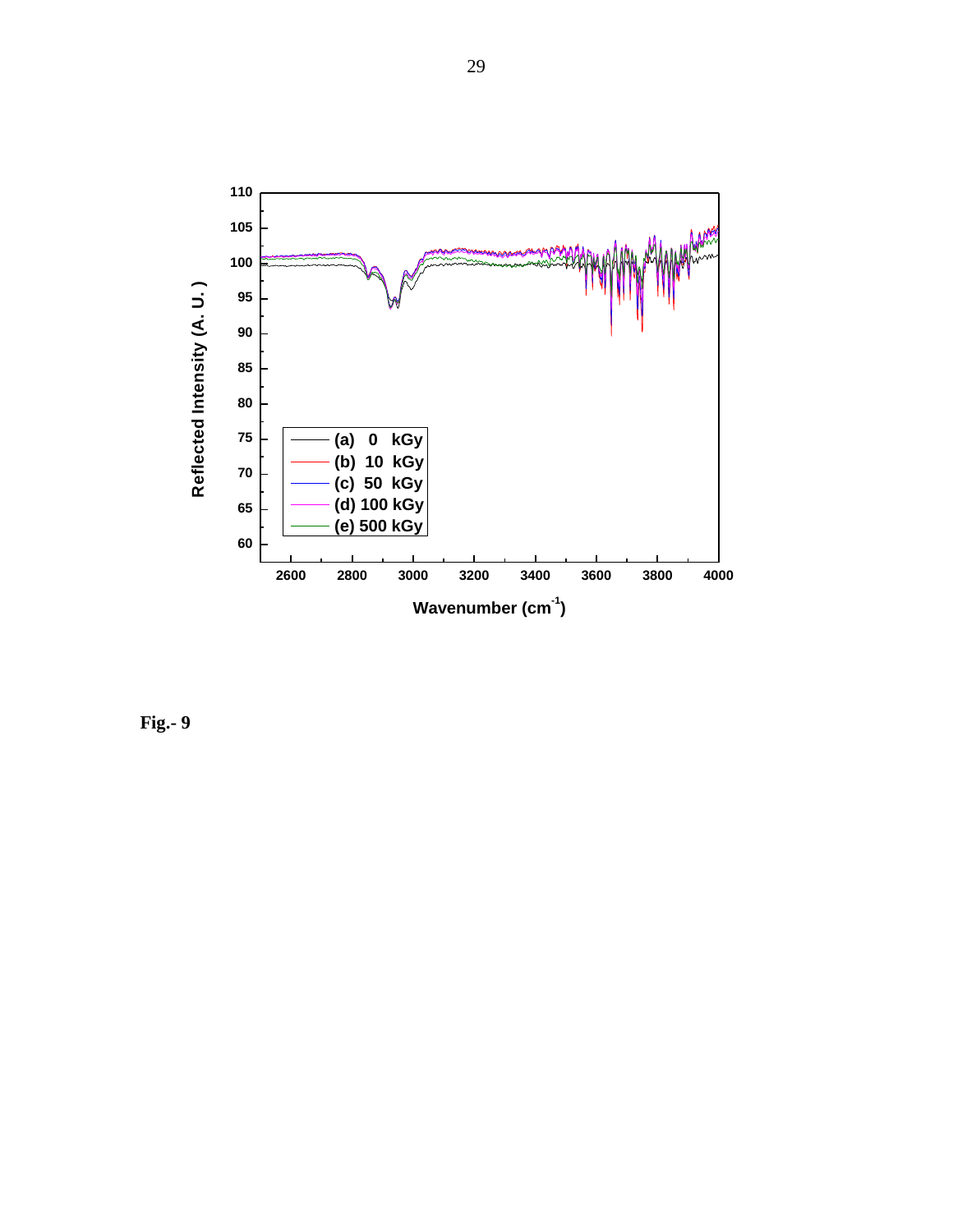

**Fig. 10**